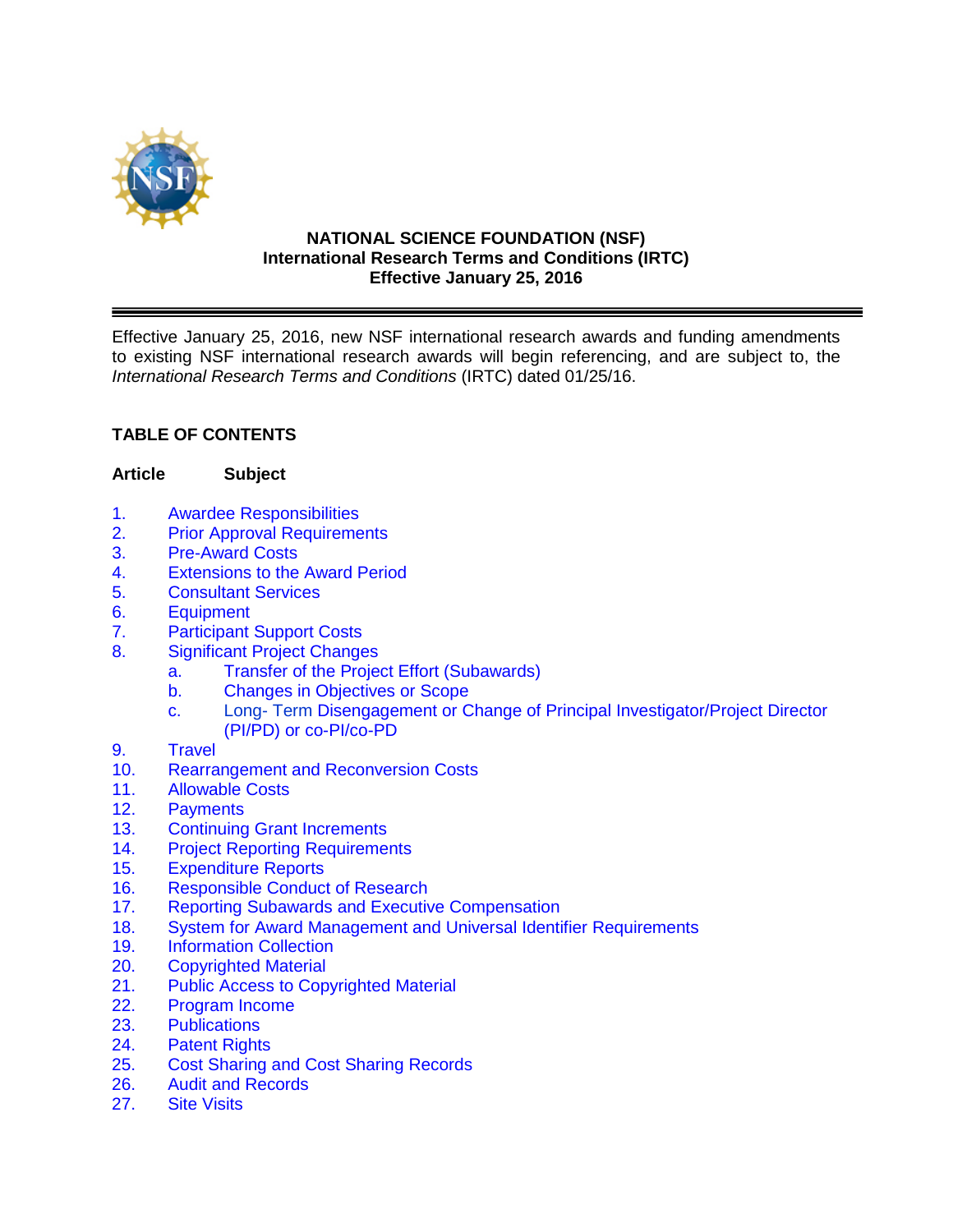- 28. [Suspension or Termination](#page-24-0)<br>29. Termination Review Proced
- **[Termination Review Procedure](#page-25-0)**
- 30. [Human Research Subjects](#page-26-0)<br>31. Life Sciences Dual Use Res
- 31. [Life Sciences Dual Use Research of Concern \(DURC\)](#page-26-0)<br>32. Animal Welfare
- 32. [Animal Welfare](#page-26-0)<br>33. Trafficking in Pe
- 33. [Trafficking in Persons](#page-26-0)<br>34. Research Involving Re
- Research Involving Recombinant [or Synthetic Nucleic Acid Molecules Outside the US](#page-26-0)
- 35. [Whistleblower Protection](#page-27-0)<br>36. Resolution of Conflicting (
- **[Resolution of Conflicting Conditions](#page-27-0)**

# **OTHER CONSIDERATIONS**

- 37. [Liability](#page-27-0)<br>38. Sharing
- 38. [Sharing of Findings, Data, and Other Research Products](#page-27-0)<br>39. Government Permits and Activities Carried On Outside the
- 39. [Government Permits and Activities Carried On Outside the US](#page-28-0)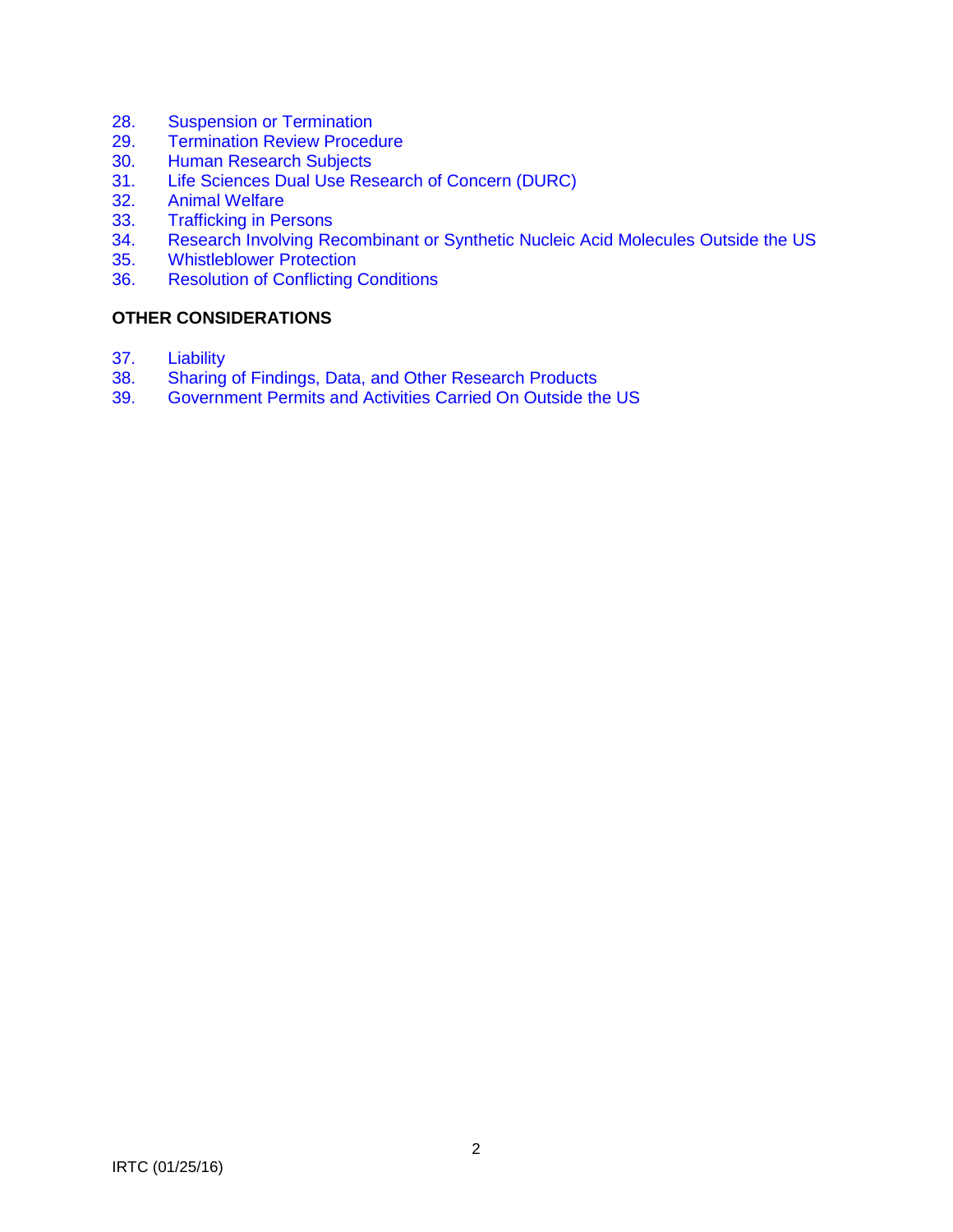### <span id="page-2-0"></span>**1. Awardee Responsibilities**

- a. The awardee has full responsibility for the conduct of the project or activity supported under this award and for adherence to the award conditions. Although the awardee is encouraged to seek the advice and opinion of NSF on special problems that may arise, such advice does not diminish the awardee's responsibility for making sound scientific and administrative judgments and should not imply that the responsibility for operating decisions has shifted to NSF. The awardee is responsible for notifying NSF about: (1) any allegation of research misconduct that it concludes has substance and requires an investigation in accordance with NSF misconduct regulations published at 45 CFR 689; or (2) any significant problems relating to the administrative or financial aspects of the award.
- b. The requirements of this award are contained in these *International Research Terms and Conditions* for grants and cooperative agreements unless otherwise specified in the notice of award. The applicable Federal administrative standards are incorporated by reference and are contained in [2 CFR §](http://www.ecfr.gov/cgi-bin/text-idx?SID=704835d27377ef5213a51c149de40cab&node=2:1.1.2.2.1&rgn=div5) 200, *Uniform Administrative Requirements, Cost Principles, and Audit Requirements for Federal Awards* (Uniform Guidance). These *International Research Terms and Conditions* (IRTC) serve as the Foundation's implementation of 2 CFR  $\S$  200. If the IRTC is silent on a specific area covered by 2 CFR § 200, the requirements specified in 2 CFR § 200 must be followed.
- c. By acceptance of this award, the awardee agrees to comply with the applicable Federal requirements for grants and cooperative agreements and to the prudent management of all expenditures and actions affecting the award, including the monitoring of subrecipients (if applicable). Specific guidance on subrecipient monitoring and management can be found in 2 CFR § 200.331.
- d. Documentation for each expenditure or action affecting this award must reflect appropriate organizational reviews or approvals that should be made in advance of the action. Organizational reviews are intended to help assure that expenditures are allowable, necessary and reasonable for the conduct of the project, and that the proposed action:
	- 1. is consistent with award terms and conditions;
	- 2. is consistent with NSF and awardee policies;
	- 3. represents effective utilization of resources; and
	- 4. does not constitute a significant project change (see Article 8).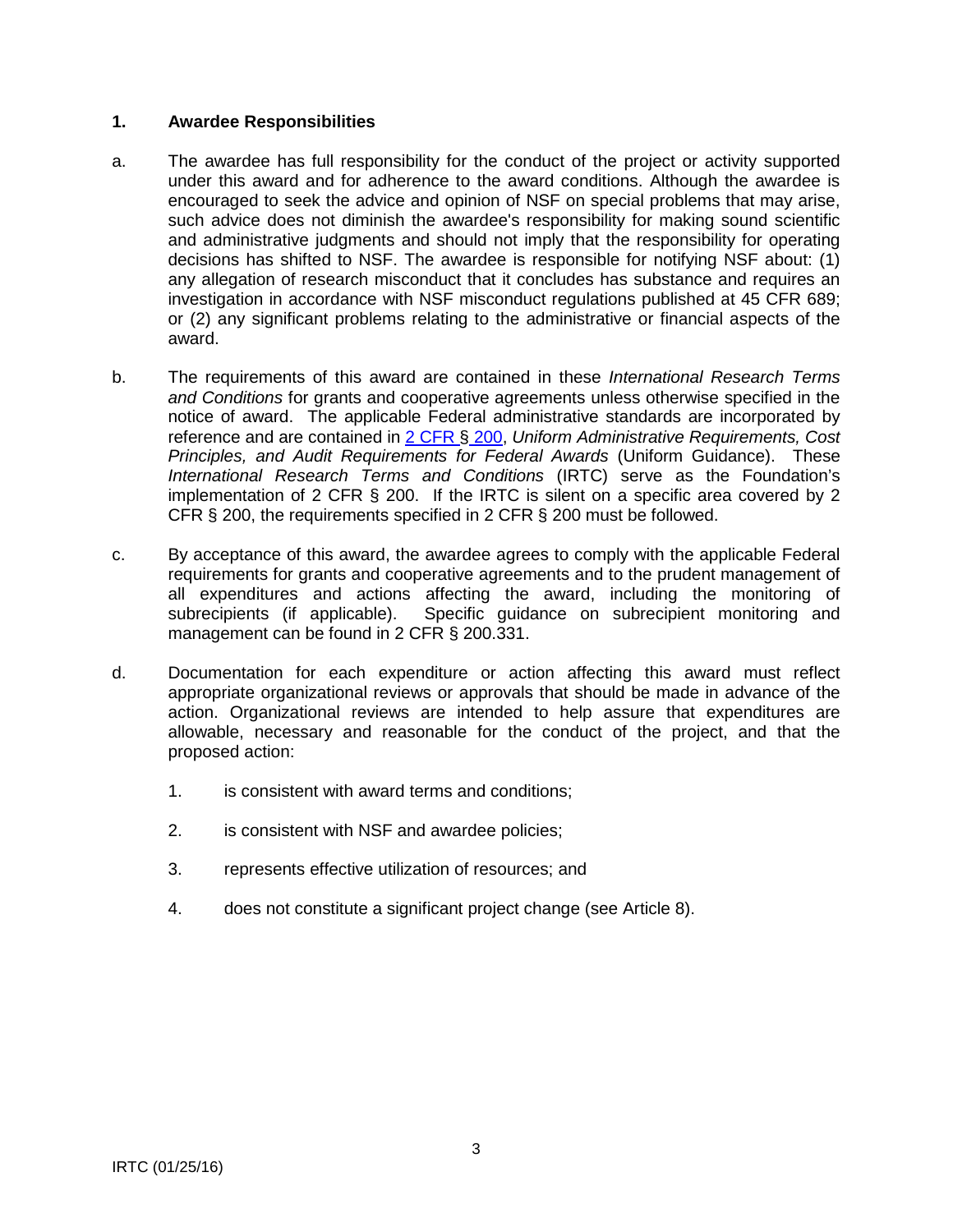<span id="page-3-0"></span>e. The awardee is responsible for ensuring that the Principal Investigator(s) (PIs) or Project Director(s) (PDs) and co-PIs/co-PDs receive a copy of the award conditions, including: the notice of award, the budget, these general terms and conditions, any special or award specific terms and conditions, and any subsequent changes in the award conditions. These award conditions are made available to the awardee by NSF in electronic form at http://www.nsf.gov/awards/managing/award\_conditions.jsp?org=NSF, and may be duplicated, copied or otherwise reproduced by the awardee as appropriate. This provision does not alter the awardee's full responsibility for conduct of the project and compliance with all award terms and conditions. Notices of award are available electronically via the NSF FastLane system at<https://www.fastlane.nsf.gov/>**.** Sponsored project offices are able to view, print and/or download NSF notices of award for their organizations and PIs/PDs and co-PIs/co-PDs can access their individual notices of award through use of the FastLane system.

### **2. Prior Approval Requirements**

Unless otherwise specified in the notice of award, the Federal administrative requirements for prior agency approval summarized in 2 CFR § 200.308, and the provisions of the governing cost principles, the requirement to obtain NSF prior approval applies only to the activities and expenditures specified below.

- a. Consistent with 2 CFR § 200, written prior approval from the cognizant NSF Grants and Agreements Officer is required for:
- 1. Extensions to the Award Period (see Article 4)
- 2. Significant Project Changes
	- (a) Transfer of the project effort (see Article 8. See also 2 CFR § 200.308)
	- (b) Changes in objectives or scope (see Article 8. See also 2 CFR § 200.308)
	- (c) Long-Term disengagement or change of PI/PD or co-PI/co-PD (see Article 8. See also 2 CFR § 200.308)
	- (d) Change to cost sharing commitments reflected on Line M of the NSF award budget (see Article 25)
- 3. Rearrangements and Reconversion Costs (see Article 10)
- 4. The following expense categories which are not included in the approved budget:
	- (a) Consultant Services
	- (b) Equipment
	- (c) Travel
- 5. Salaries of administrative or clerical staff (see 2 CFR § 200.413)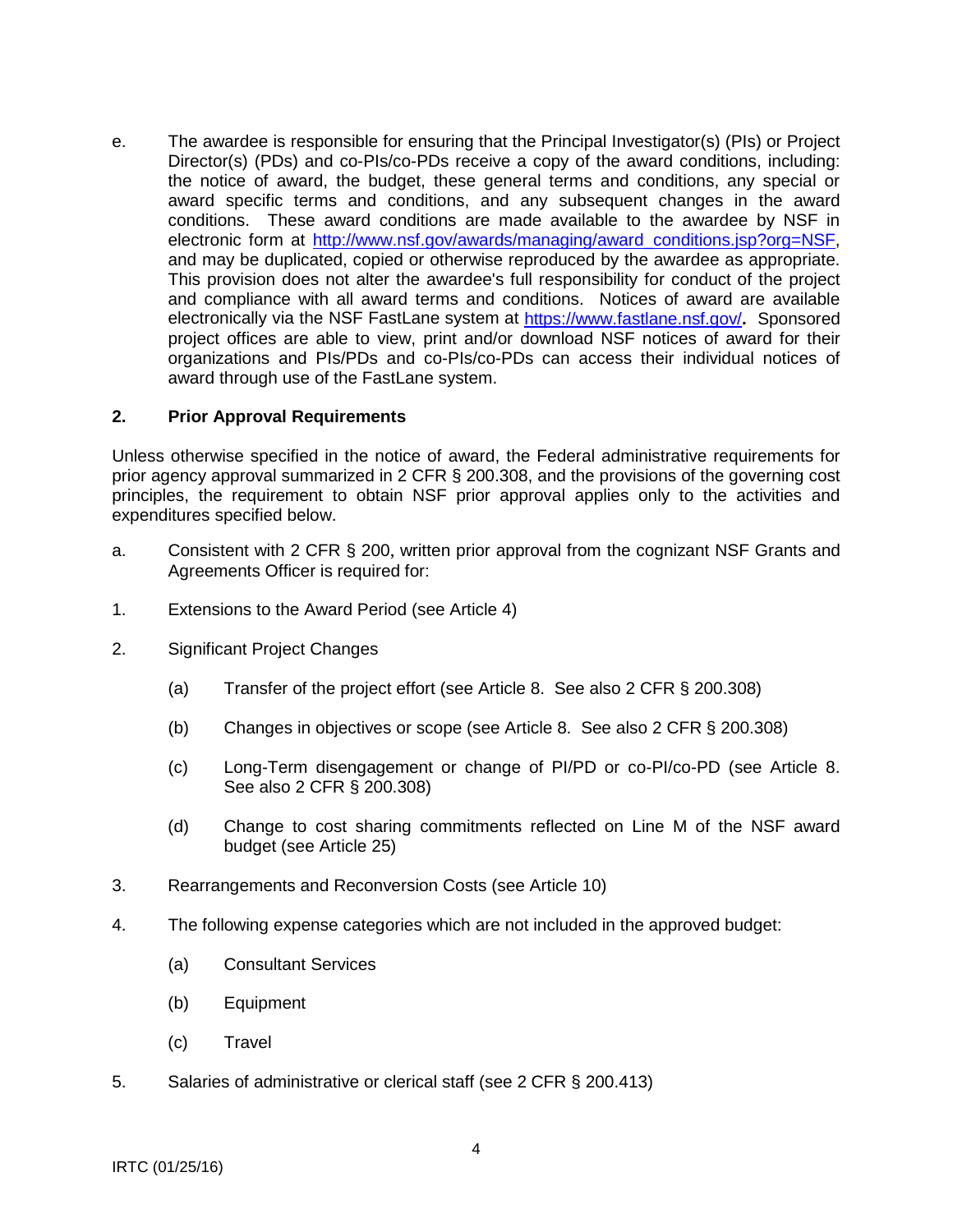- <span id="page-4-0"></span>6. Additional categories of participant support costs other than those described in 2 CFR § 200.75 (see Article 7. See also 2 CFR § 200.75 and the NSF *[Grant Proposal Guide](http://www.nsf.gov/pubs/policydocs/pappguide/nsf16001/gpg_2.jsp#IIC2gv)* [\(GPG\) Chapter II.C.2.g\(v\)\)](http://www.nsf.gov/pubs/policydocs/pappguide/nsf16001/gpg_2.jsp#IIC2gv).
- b. Written prior approval from the cognizant NSF Program Officer is required for transfer of funds budgeted for participant support (see Article 7. See also 2 CFR § 200.308(c)(5)).
- c. Requests for the prior approvals identified above (as well as other types of award related notifications or requests stipulated in the *[Award and Administration Guide](http://www.nsf.gov/pubs/policydocs/pappguide/nsf16001/aag_2ex1.pdf)* (AAG) [Chapter II, Exhibit II-1\)](http://www.nsf.gov/pubs/policydocs/pappguide/nsf16001/aag_2ex1.pdf) must be submitted via the use of NSF's electronic systems.

### **3. Pre-Award Costs**

- a. Awardees may approve pre-award costs incurred within the ninety calendar day period before the start date of the award. Requests for approval of pre-award costs for periods greater than 90 calendar days must be submitted electronically via NSF's electronic<br>systems. Pre-award expenditures prior to the funding of an increment within a Pre-award expenditures prior to the funding of an increment within a continuing award are not subject to this limitation or approval requirement, but are subject to paragraph c. below.
- b. Pre-award costs must be necessary for the effective and economical conduct of the project and the costs must be otherwise allowable in accordance with Article 11.
- c. Pre-award expenditures are made at the awardee's risk. Awardee authority to approve pre-award costs does not impose an obligation on NSF: (1) in the absence of appropriations; (2) if an award is not subsequently made; or (3) if an award is made for a lesser amount than the awardee anticipated.

#### **4. Extensions to the Award Period**

- a. If additional time beyond the end date of the award is required to assure adequate completion of the original scope of work within the funds already made available, then the awardee must submit a request for a no-cost extension via NSF's electronic systems at least 45 days prior to end date of the award.
- b. The request must explain the need for the extension, include an estimate of the unobligated funds remaining, and a plan for use of the funds. The fact that unobligated funds may remain at the end of the award is not in itself sufficient justification for an extension. In addition, awardees are not authorized to extend an award that has a zero balance.
- c. The plan for the extended period must adhere to the previously approved objectives of the project. Awardees are cautioned not to make new commitments or incur new expenditures after the end date of the award until the no-cost extension has been approved by NSF.
- d. Disposition of the approval will either be provided through electronic notification from the cognizant NSF Program Officer or an amendment to the award approved by the NSF Grants and Agreements Officer. If approved, the new end date of the award will be reflected in NSF's electronic systems.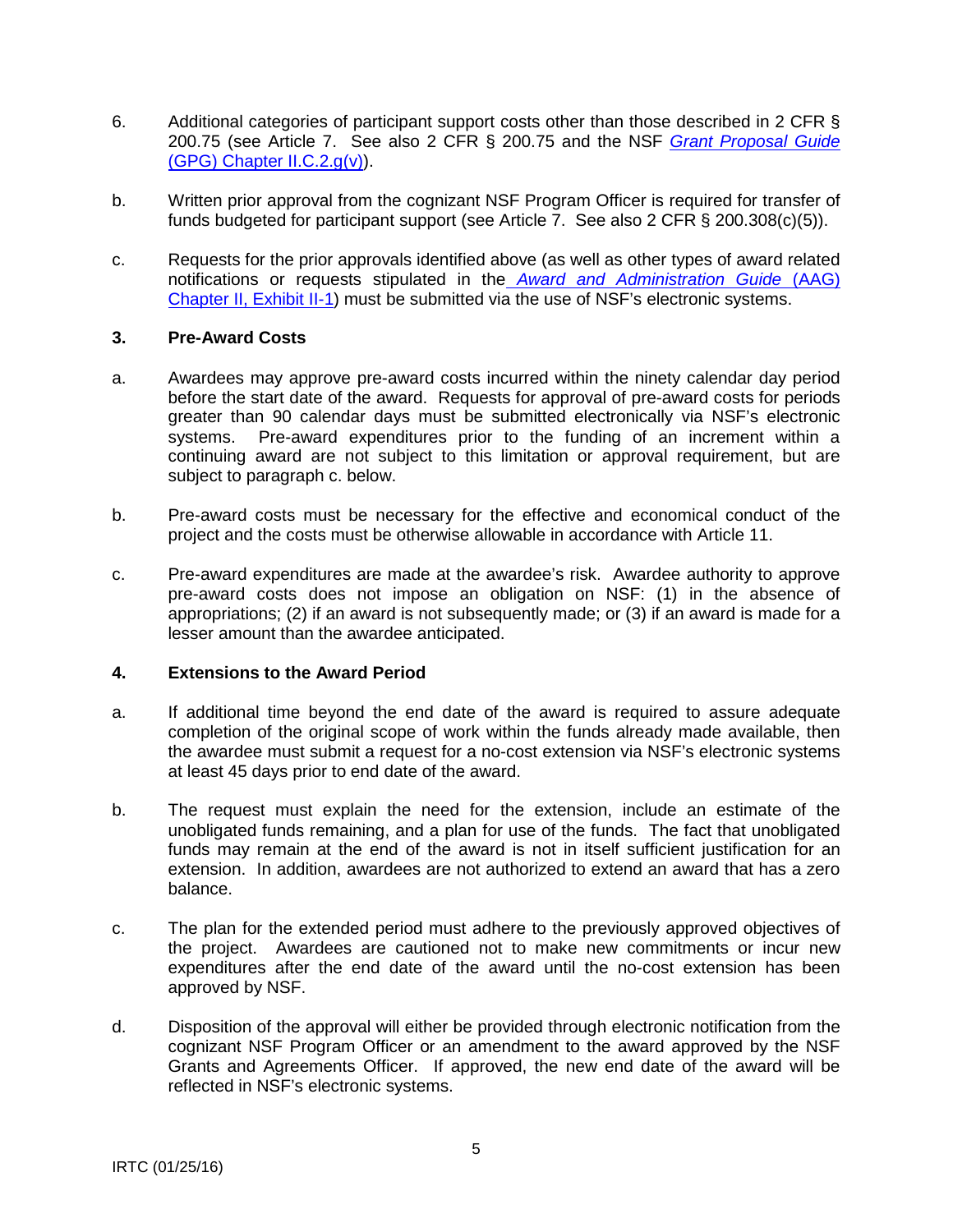# <span id="page-5-0"></span>**5. Consultant Services (also referred to as Professional Service Costs)**

Costs for professional and consultant services, including those who are members of a particular profession or possess a special skill and who are not officers or employees of the performing organization, are allowable when reasonable in relation to the services rendered and when not contingent upon recovery of costs from NSF. If not included in the award budget, anticipated services must be justified and information furnished on each individual's expertise, primary organizational affiliation, normal daily compensation rate, and number of days of expected service. Consultants' travel costs, including subsistence, may be included. If requested, the awardee must be able to justify that the proposed rate of pay is reasonable. Additional information on the allowability of consultant costs is available in 2 CFR § 200.459. See Article 2 above regarding prior approval requirements for consultant services.

# **6. Equipment**

- a. Purchase. No item of equipment over \$5,000, other than items identified in the approved budget, may be purchased without the advance written approval of the cognizant NSF Program Officer (see Article 2 above).
- b. Title. Title to equipment purchased with NSF award funds shall pass directly to the US Government from the vendor. Within 30 days from the date of delivery by the vendor, the awardee shall furnish the NSF Property Administrator (by email at: [fsrpts@nsf.gov\)](mailto:fsrpts@nsf.gov) with a full description of the equipment, including model and serial number, acquisition cost (including transportation charges), and the date of the acquisition. The awardee shall be responsible for property control over the equipment and shall obtain disposition instructions from NSF upon expiration of the award.
- c. Disposition. Upon expiration of the award, the awardee shall provide the NSF Property Administrator and the cognizant NSF Program Officer with a listing of all equipment purchased with award funds. This listing should include the acquisition cost and current estimated value of each piece of equipment as well as a recommendation from the awardee regarding appropriate disposition. If the awardee wishes to retain the property for continued use, the awardee also should include a statement of the intended use as well as an indication of whether it is willing to purchase the equipment from NSF. Upon consideration of information provided by the awardee and other relevant information, NSF will determine appropriate disposition of the equipment and will provide the awardee with disposition instructions.

# **7. Participant Support Costs**

a. Participant support costs as defined in 2 CFR § 200.75 are direct costs for items such as stipends or subsistence allowances, travel allowances and registration fees paid to or on behalf of participants (but not employees) in connection with NSF-sponsored conferences. In accordance with Article 2, prior approval is required for any additional categories of participant support costs, such as incentives, gifts, souvenirs, t-shirts and/or memorabilia. The request must be submitted via use of NSF's electronic systems and NSF approval of such changes will be by an amendment to the award signed by the cognizant NSF Grants and Agreements Officer. Awardee organizations must account for participant support costs separately. Indirect costs (F&A) are not allowed on participant support costs (see [GPG Chapter II.C.2.g\(v\)\).](http://www.nsf.gov/pubs/policydocs/pappguide/nsf16001/gpg_2.jsp#IIC2gv)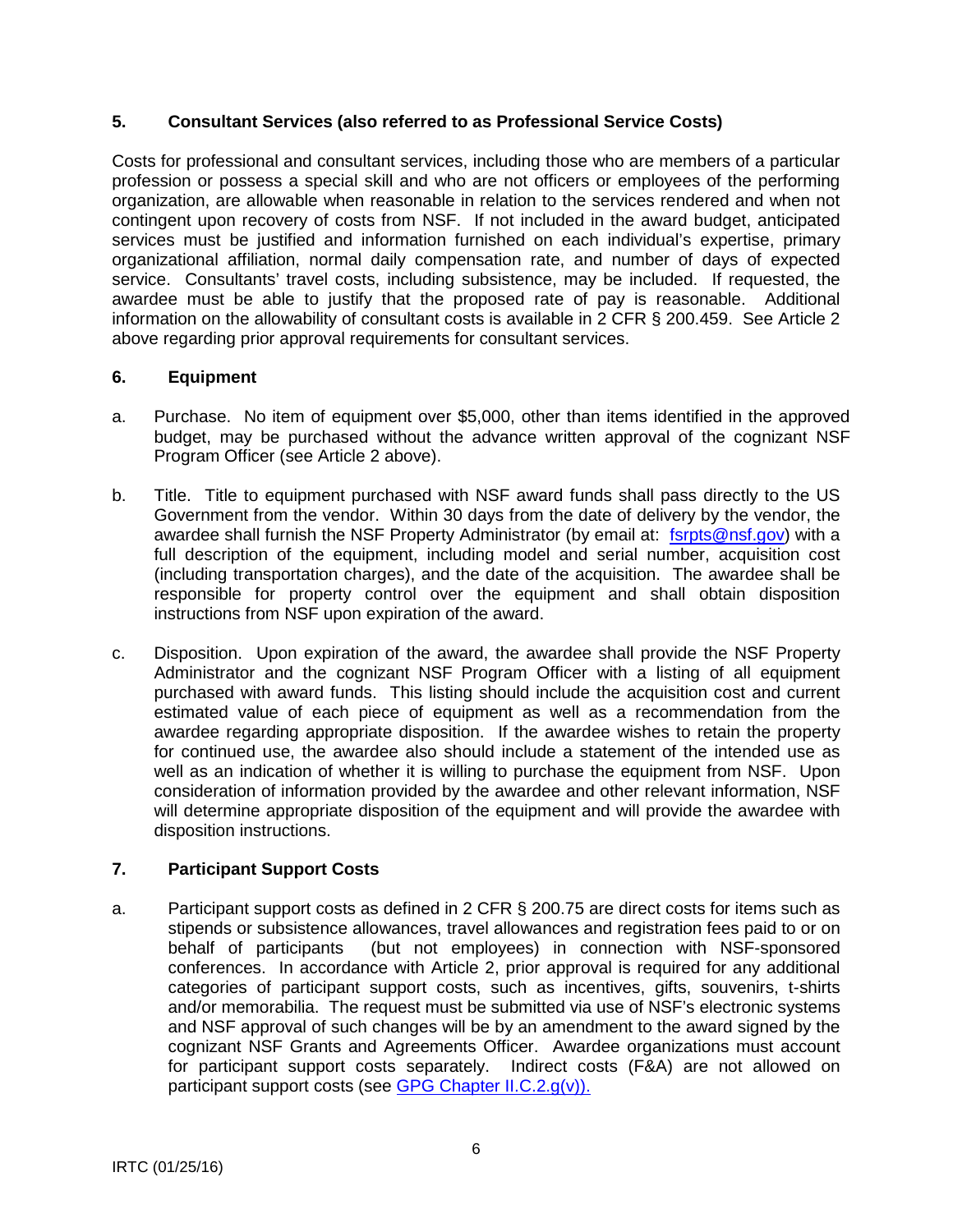<span id="page-6-0"></span>b. Funds provided for participant support may not be used by awardees for other categories of expense without the specific prior written approval of the cognizant NSF Program Officer. Such requests must be submitted electronically via use of NSF's electronic systems.

### **8. Significant Project Changes**

Consistent with 2 CFR § 200.308, the awardee is required to obtain prior written approval from the cognizant NSF Grants and Agreements Officer whenever there are significant changes in the project or its direction as stipulated below.

### a. *Transfer of the Project Effort (Subawards)*

- 1. NSF authorization to transfer a significant part of the research or substantive effort to another organization that has been disclosed in the proposal is not needed unless approval has been specifically withheld in the notice of award.
- 2. If it becomes necessary to transfer a significant part of the research or effort after an award has been made, notification of this intent should be submitted via use of NSF's electronic systems and must be electronically signed by an Authorized Organizational Representative (AOR). The request shall include a clear description of the work to be performed and a proposed budget (see [AAG](http://www.nsf.gov/pubs/policydocs/pappguide/nsf16001/aag_2.jsp#IIB3)  [Chapter II.B.3](http://www.nsf.gov/pubs/policydocs/pappguide/nsf16001/aag_2.jsp#IIB3) for additional information). NSF approval of such changes will be by an amendment to the award signed by the cognizant NSF Grants and Agreements Officer.
- 3. The awardee remains responsible for monitoring of the activities of the subrecipient as necessary to ensure that the subaward is used for authorized purposes, in compliance with Federal statutes, regulations, and the terms and conditions of the subaward as outlined in 2 CFR § 200.331. This includes maintaining the necessary documentation on all subawards and making it available to NSF upon request. The awardee shall include subaward activities in the annual and final project reports that are submitted to NSF.
- 4. Consistent with the guidance in 2 CFR § 200.331, awardees must adhere to the requirements for pass-through entities in establishing and managing subawards and contracts issued under the award. In addition, awardees shall ensure that the following articles, if applicable, flow down to all subawardees, or are appropriately addressed in the subaward instrument: Articles 5, 9 through 11, 16 through 20, 22 through 25, 30 through 35, 37, 38 and 39.

#### b. *Changes in Objectives or Scope*

A proposed change in the phenomenon or phenomena under study or the objectives of the project stated in the proposal or agreed modifications thereto should be communicated to NSF via use of NSF's electronic systems. NSF approval of such changes will be by an amendment to the award approved by the cognizant NSF Grants and Agreements Officer.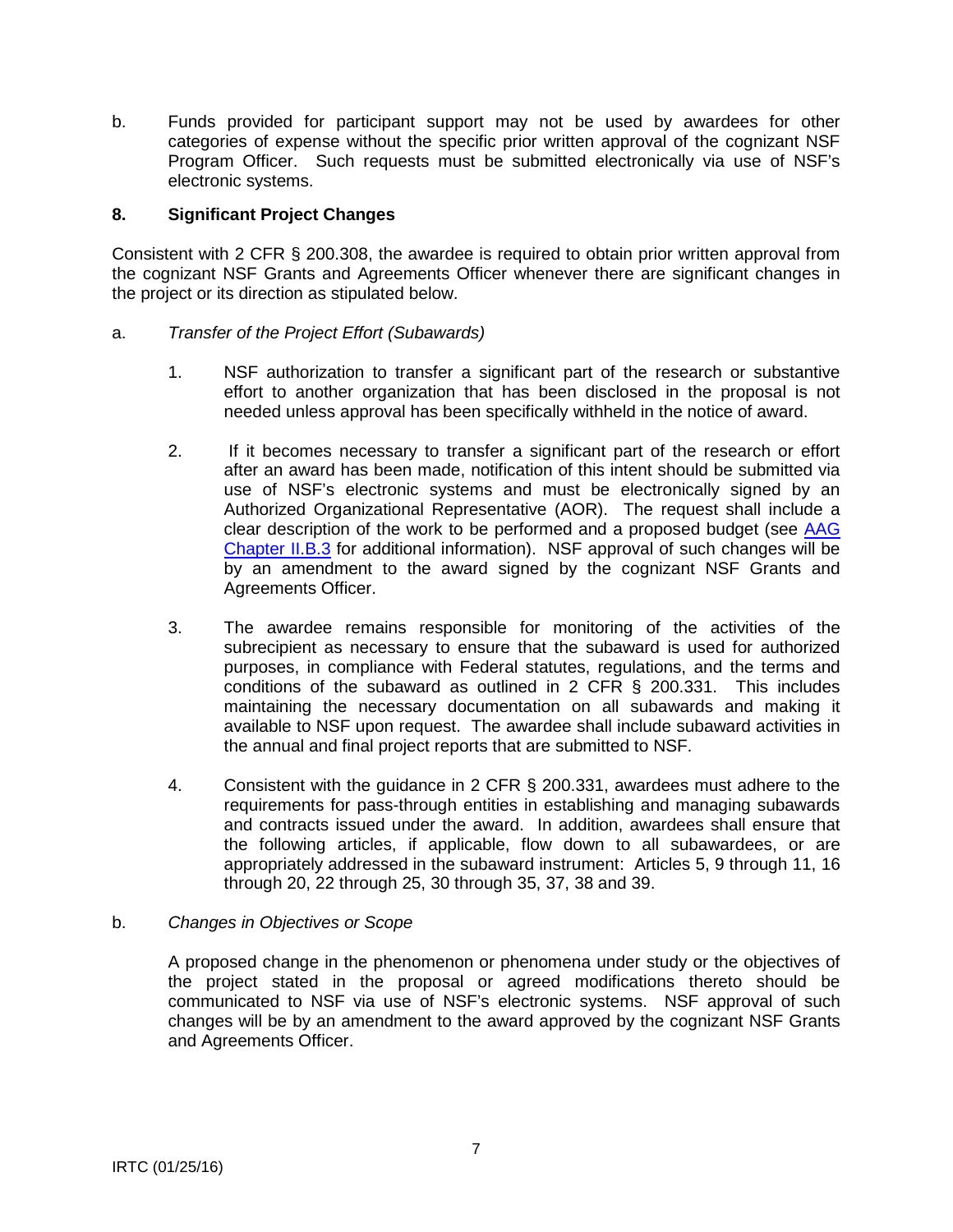<span id="page-7-0"></span>c. *Long-Term Disengagement or Change of Principal Investigator/Project Director or co-Principal Investigator/co-Project Director*

If a named Principal Investigator/Project Director or co-PI/co-PD plans to or becomes aware that he or she will: (1) devote substantially less effort to the work than anticipated in the approved proposal (defined in 2 CFR § 200.308(c)(3) as a reduction of 25% or more in time devoted to the project); (2) sever his or her connection with the grantee organization; or (3) be disengaged from the project for a continuous period of more than 3 months, or otherwise relinquish active direction of the project, he or she shall advise the appropriate official at the awardee organization, who shall initiate action appropriate to the situation in accordance with the guidelines described in [AAG Chapter II.B.2.](http://www.nsf.gov/pubs/policydocs/pappguide/nsf16001/aag_2.jsp#IIB2)

### **9. Travel**

- a. *Allowability of Travel Expenses*
- 1. Expenses for transportation, lodging, subsistence and related items incurred by project personnel and by outside consultants employed on the project (see [GPG Chapter](http://www.nsf.gov/pubs/policydocs/pappguide/nsf16001/gpg_2.jsp#IIC2giv)   $ILC.2.g(iv)$  who are in travel status on business related to an NSF-supported project are allowable as prescribed in the governing cost principles. See Article 2 above regarding prior approval requirements for travel.
- 2. Except as provided in the governing cost principles, the difference between economy airfare and a higher-class airfare is unallowable. A train, bus or other surface carrier may be used in lieu of, or as a supplement to, air travel at the lowest first-class rate by the transportation facility used. If such travel, however, could have been performed by air, the allowance will not normally exceed that for jet economy airfare.

#### b. *Travel Support for Dependents of Key Project Personnel*

Travel support for dependents of key project personnel is allowable only under the following conditions as outlined in 2 CFR § 474(c)(2):

- 1. the individual is a key person who is essential to the project on a full-time basis;
- 2. the individual's residence away from home and in a foreign country is for a continuous period of six months or more and is essential to the effective performance of the project; and
- 3. the dependents' travel allowance is consistent with the policies of the organization administering the award.
- c. *Use of US-Flag Carriers*
- 1. In accordance with the Fly America Act (49 USC 40118), any air transportation to, from, between, or within a country other than the US of persons or property, the expense of which will be assisted by NSF funding, must be performed by or under a code-sharing arrangement with a US-flag air carrier if service provided by such a carrier is available (see Comptroller General Decision B-240956, dated September 25, 1991). Tickets (or documentation for electronic tickets) must identify the US flag air carrier's designator code and flight number.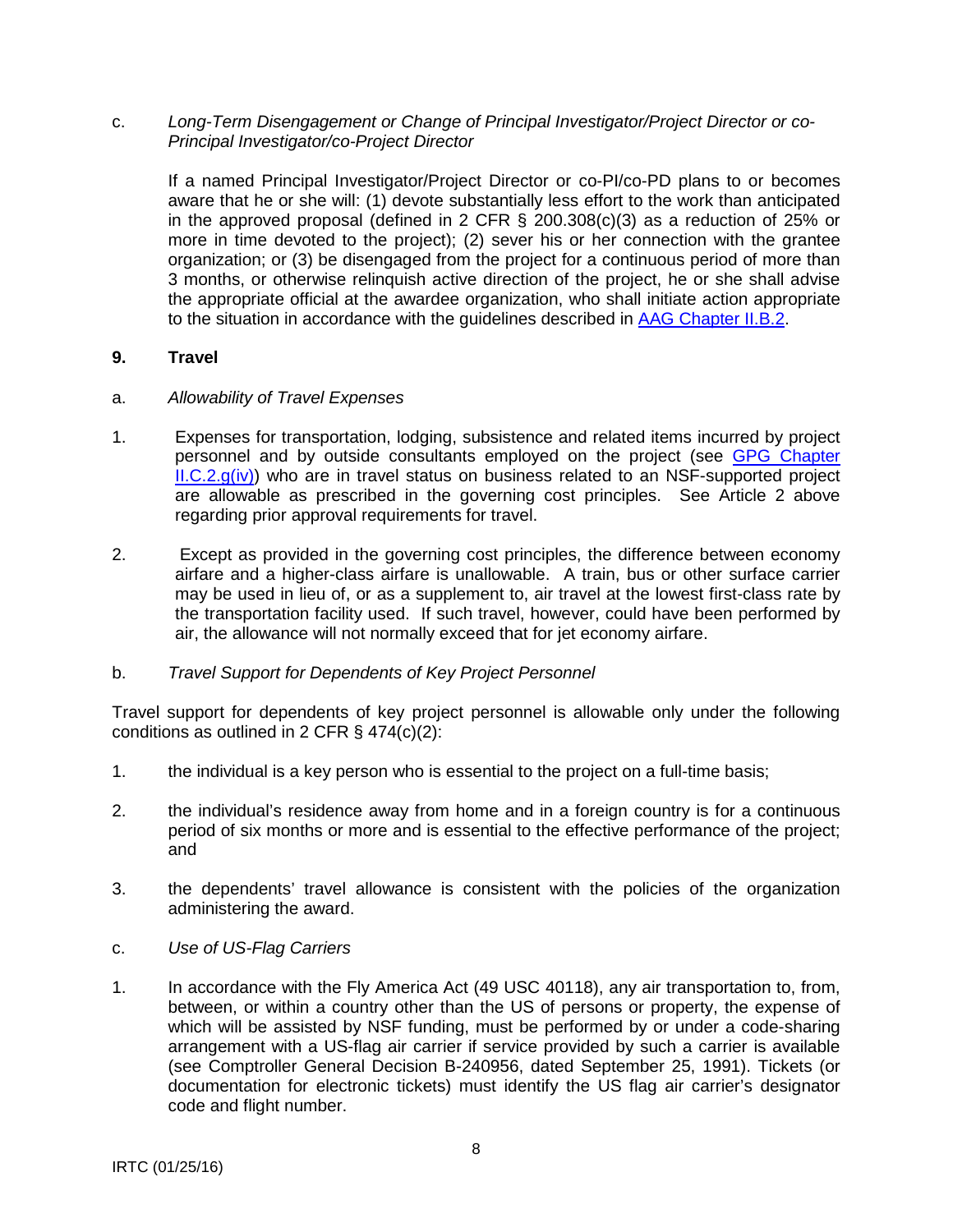- 2. For the purposes of this requirement, US-flag air carrier service is considered available even though:
	- (a) comparable or a different kind of service can be provided at less cost by a foreign-flag air carrier;
	- (b) foreign-flag air carrier service is preferred by, or is more convenient for, NSF or traveler; or
	- (c) service by a foreign-flag air carrier can be paid for in excess foreign currency.
- 3. The following rules apply unless their application would result in the first or last leg of travel from or to the US being performed by a foreign-flag air carrier:
	- (a) a US-flag air carrier shall be used to destination or, in the absence of direct or through service, to the farthest interchange point on a usually traveled route.
	- (b) if a US-flag air carrier does not serve an origin or interchange point, a foreign-flag air carrier shall be used only to the nearest interchange point on a usually traveled route to connect with a US flag air carrier.

### d. *Use of Foreign-Flag Air Carriers*

There are certain circumstances under which use of a foreign-flag air carrier is permissible. These circumstances are outlined below:

1. *Airline "Open Skies" Agreements*:

A foreign flag air carrier may be used if the transportation is provided under an air transportation agreement between the United States and a foreign government, which the Department of Transportation has determined meets the requirements of the Fly America Act. For information on "open skies" agreements in which the United States has entered, please refer to the GSA website at [http://www.gsa.gov/portal/content/103191.](http://www.gsa.gov/portal/content/103191)

#### Note on US/European Union Open Skies Agreement

In 2007, the US entered into an "Open Skies" Agreement with the European Union ("EU"). This agreement was modified in June 2010. The current Agreement gives European Community airlines (airlines of Member States) the right to transport passengers and cargo on flights funded by the US government, when the transportation is between: (1) any two points outside the United States; or (2) a point in the United States and any point outside the United States that the EU airline is authorized to serve under the "Open Skies" Agreement.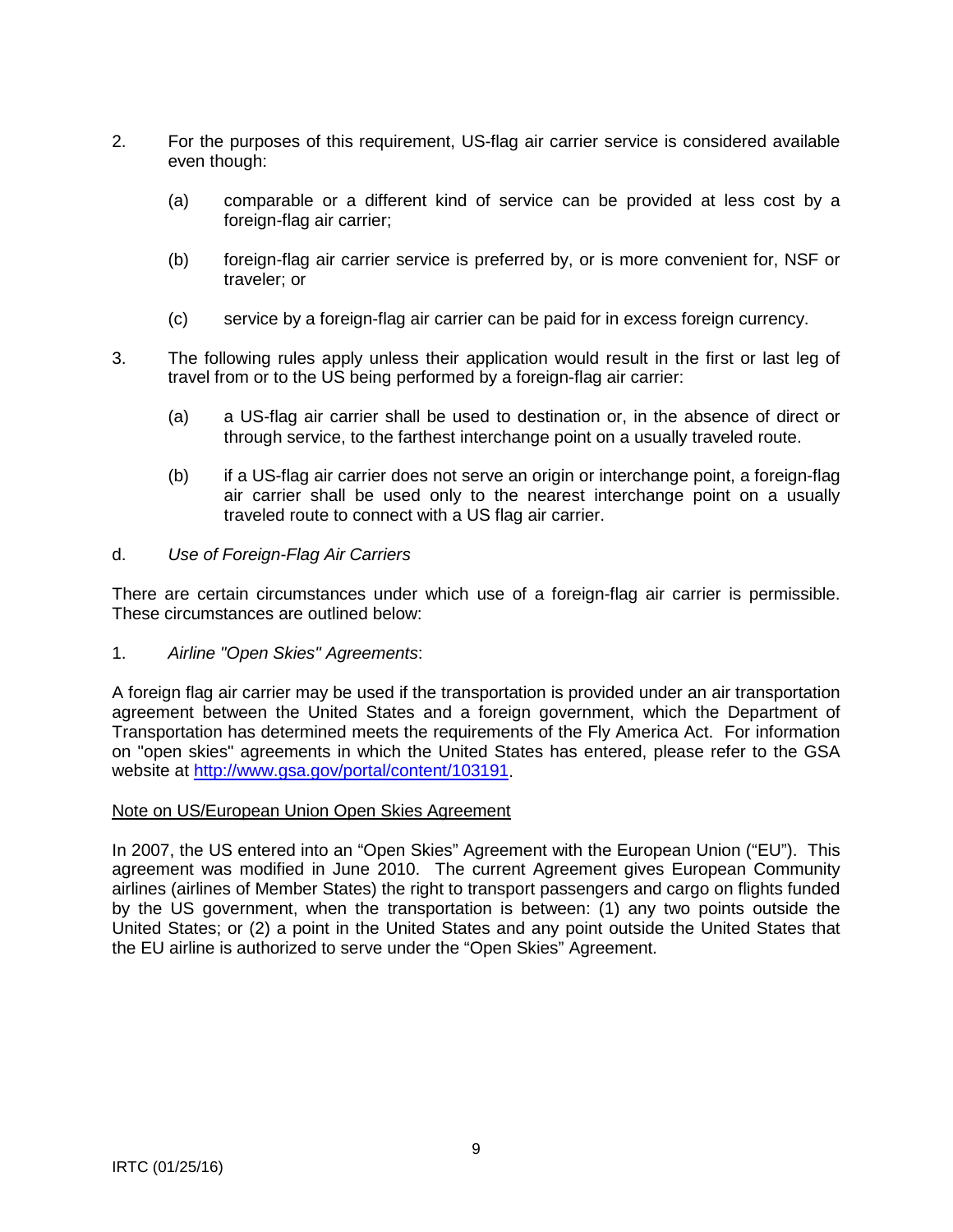In 2011, two significant changes were made to the US/EU Open Skies Agreement. First, EU airlines are now granted the right to transport civilian agency-funded passengers who are NOT eligible to travel on GSA Airline City Pair Contract fares (e.g., grantees) between a point in the United States and a point outside the United States even if there is a GSA Airline City Pair Contract fare in effect between the origin and destination points. An individual, however, who is traveling on a route for which there is a City Pair Contract fare in effect, *and who is eligible for such a fare* (e.g., Federal employee), will be required to fly on a US carrier, absent another applicable exception.

Second, under the amended Agreement, EU airlines are now authorized to transport passengers between points in the United States and points outside the EU if the EU airline is authorized to serve the route under the Agreement. This includes flights that originate, arrive, or stop in the EU. Prior to this change, EU airlines were limited to flying passengers between points in the US and points in the EU.

2. *Involuntary Rerouting*: Travel on a foreign-flag carrier is permitted if a US-flag air carrier involuntarily reroutes the traveler via a foreign-flag air carrier, notwithstanding the availability of alternative US-flag air carrier service.

3. *Travel To and From the US* on non-European Community Airlines

Use of a non-European Community foreign-flag air carrier is permissible if the airport abroad is:

- (a) the traveler's origin or destination airport, and use of US-flag air carrier service would extend the time in a travel status by at least 24 hours more than travel by a foreign-flag air carrier; or
- (b) an interchange point, and use of US-flag air carrier service would increase the number of aircraft changes the traveler must make outside of the US by two or more, would require the traveler to wait four hours or more to make connections at that point, or would extend the time in a travel status by at least six hours more than travel by a foreign-flag air carrier.
- 4. *Travel Between Points Outside the US on non-European Community Airlines*

Use of a non-European Community foreign-flag air carrier is permissible if:

- (a) travel by a foreign-flag air carrier would eliminate two or more aircraft changes en route;
- (b) travel by a US-flag air carrier would require a connecting time of four hours or more at an overseas interchange point; or
- (c) the travel is not part of the trip to or from the US, and use of a US-flag air carrier would extend the time in a travel status by at least six hours more than travel by a foreign-flag air carrier.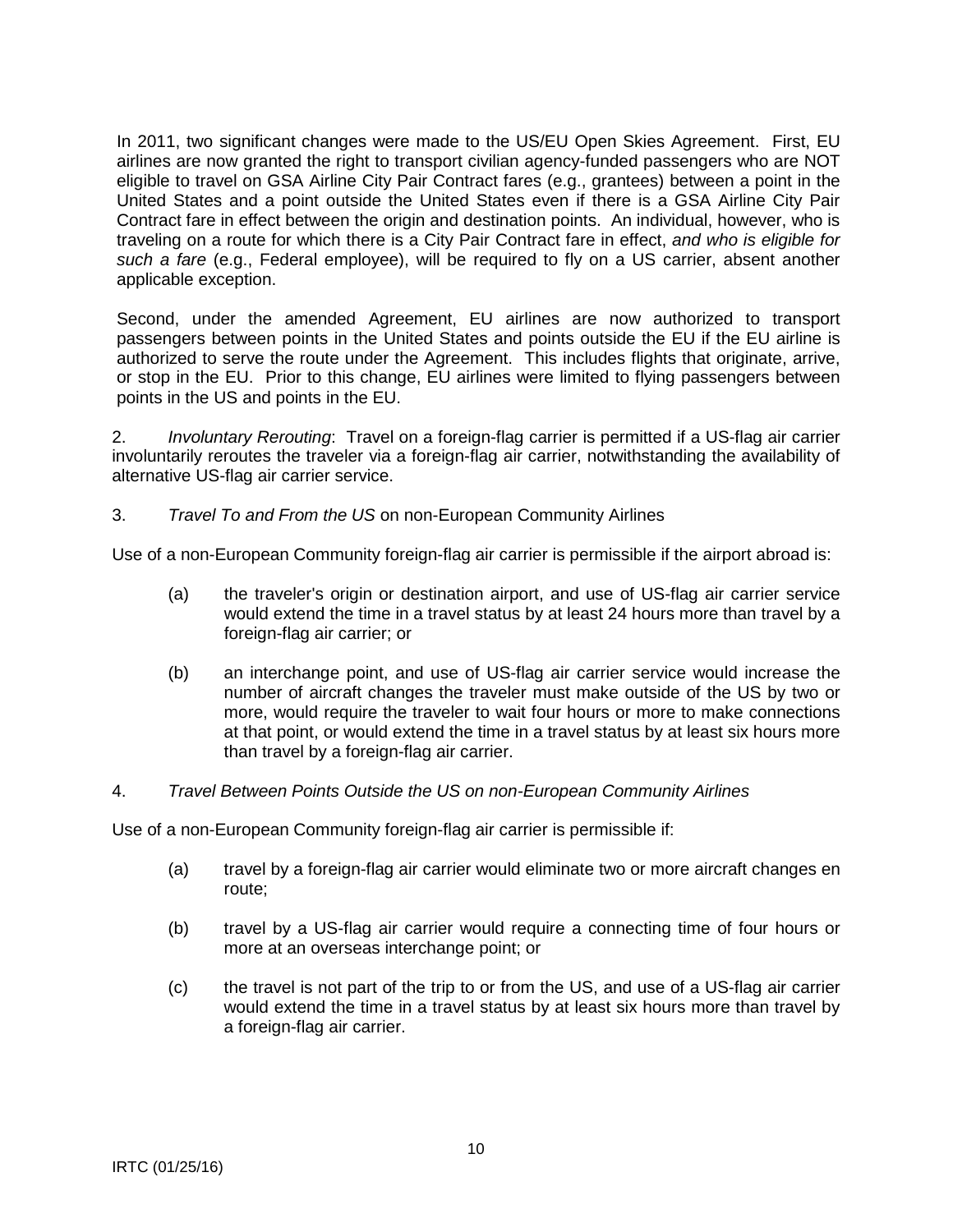<span id="page-10-0"></span>5. *Short Distance Travel*. For all short distance travel, regardless of origin and destination, use of a foreign-flag air carrier is permissible if the elapsed travel time on a scheduled flight from origin to destination airport by a foreign-flag air carrier is three hours or less and service by a US-flag air carrier would double the travel time.

### **10. Rearrangement and Reconversion Costs**

- a. Costs incurred for ordinary and normal rearrangement and alteration of facilities that do not constitute construction (i.e., rearrangements and alterations costs aggregating less than \$25,000) to adapt space or utilities within a completed structure to accomplish the objectives of the award, are allowable and approved, provided the:
	- 1. building has a usable life consistent with project purposes and is architecturally suitable for conversion;
	- 2. rearrangements and alterations are essential to the project supported by the award; and
	- 3. space involved will be occupied by the project. In situations where the space is rented, in order for the costs of the rearrangement and alteration to be allowed, the awardee must secure a lease for the length of the project.
- b. The rearrangements and alteration of facilities aggregating \$25,000 or over require the prior written approval from NSF via use of NSF's electronic systems. Appendix II of 2 CFR § 200 contains provisions that must be included in contracts made by the awardee.

#### **11. Allowable Costs**

- a. The allowability of costs<sup>[1](#page-10-1)</sup> and cost allocation methods for work performed under this award, up to the amount specified in the award, shall be determined in accordance with the governing cost principles as specified below and must conform with NSF policies, award special provisions and awardee internal policies in effect on the start date of the award.
- b. The cost principles applicable to educational institutions, State, local, and Indian Tribal governments and non-profit organizations (other than hospitals) can be found in 2 CFR § 200, Subpart E.
- c. Separate guidance for hospitals can be found in 45 CFR Part 74, Appendix E, "Principles for Determining Costs Applicable to Research and Development Under Grants and Contracts with Hospitals."
- d. Separate guidance for for-profit organizations can be found in the Federal Acquisition Regulation, Part 31.
- e. Certain prior approval requirements contained in the governing cost principles have been modified by Article 2.

 $\overline{a}$ 

<span id="page-10-1"></span><sup>1</sup> Consistent with 2 CFR § 200.453, for computing devices, charging as a direct cost is allowable for devices that are essential and allocable, but not solely dedicated, to the performance of the award.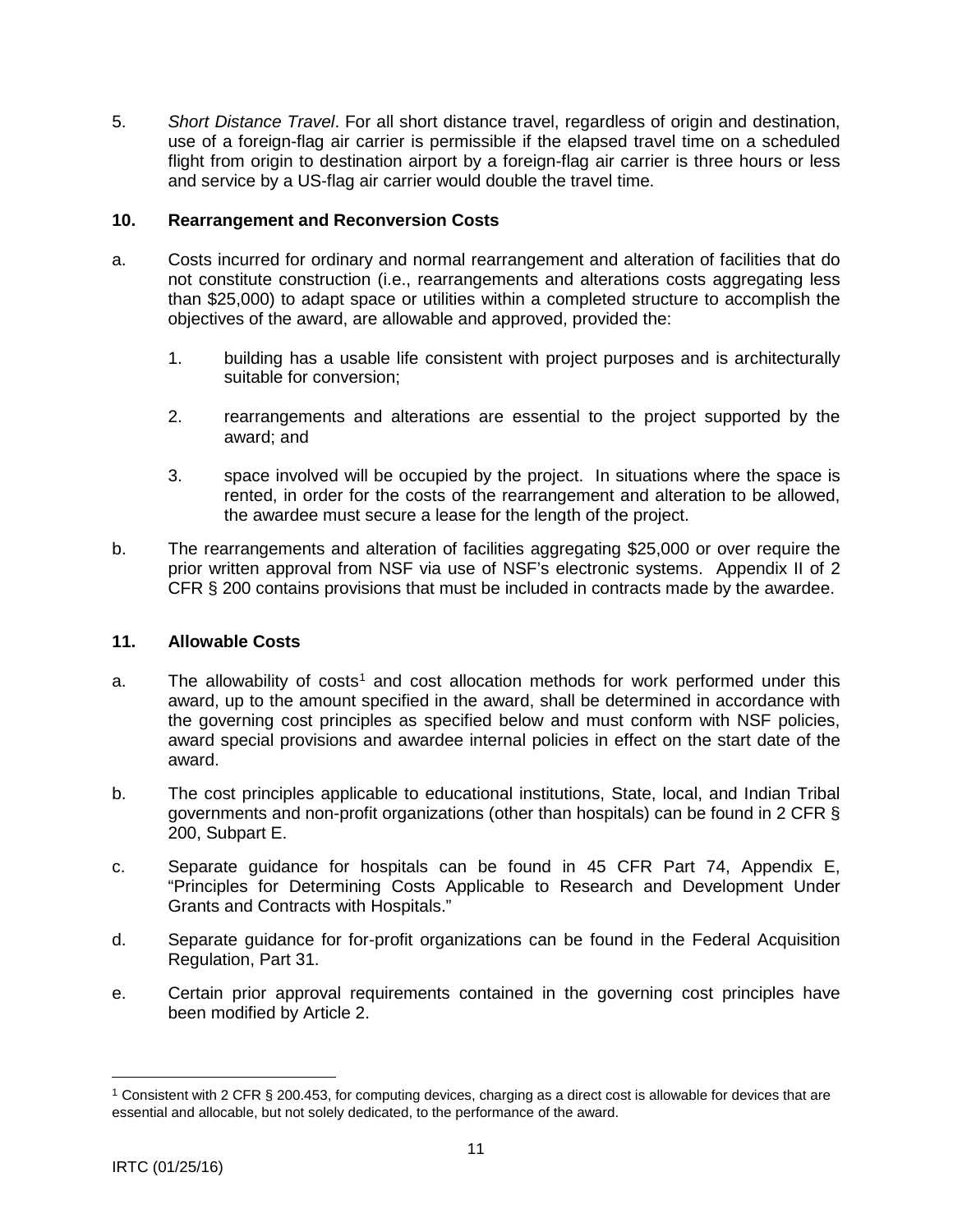# <span id="page-11-0"></span>**12. Payments**

- a. Except as noted in [AAG Chapter III.C,](http://www.nsf.gov/pubs/policydocs/pappguide/nsf16001/aag_3.jsp#IIIC) NSF awardees are required to request payments electronically through the Award Cash Management Service (ACM\$). Under ACM\$, awardees must provide award level detail at the time of the payment request. Awardees should request payments in amounts necessary to meet their current needs, pursuant to the guidelines contained in 31 CFR Part 205. Unless otherwise specified in the award, the awardee agrees to comply with all applicable Treasury regulations and National Science Foundation implementing and reporting procedures, which are outlined in [AAG Chapter III.](http://www.nsf.gov/pubs/policydocs/pappguide/nsf16001/aag_3.jsp)
- b. In accordance with 2 CFR § 200.305, where appropriate, awardees are required to maintain advances of Federal funds in interest-bearing accounts. Grantees may retain interest earned on amounts up to \$500 per year for administrative expenses. Any additional interest earned on Federal advance payments deposited in interest-bearing accounts must be remitted annually to the Department of Health and Human Services Payment Management System (PMS) through an electronic medium using either the Automated Clearing House (ACH) network or a Fedwire Funds Service payment. Instructions on submission of remittances can be found in AAG Chapter III.D.3.

# **13. Continuing Grant Increments**

Unless otherwise specified, each successive increment of a continuing grant will be funded at the level specified in the original notice of award without a formal request from the awardee provided an annual project report has been received from the Principal Investigator(s) and accepted by the cognizant NSF Program Officer.

Continuing funding is contingent on (1) availability of funds; (2) satisfactory scientific/technical progress; and (3) any special conditions of the award.

# **14. Project Reporting Requirements**

- a. *Annual Project Reports*
	- 1. Submission Requirement. Annual project reports are required for both standard and continuing awards.<sup>[2](#page-11-1)</sup>
	- 2. Content of Annual Project Reports. The Research Performance Progress Report (RPPR), as implemented in Research.gov, should be used for preparation of the Annual Project Reports to address progress in all activities of the project, including any activities intended to address the Broader Impacts criterion that are not intrinsic to the research. The awardee shall include subaward activities in annual project reports that are submitted to NSF.
	- 3. Timing of Annual Project Reports. Unless otherwise specified in the award, annual project reports should be submitted electronically, at least 90 days prior to the end of the current budget period to allow adequate time for the cognizant NSF Program Officer to review and approve the report. As reflected in the Project Report System, the report is considered due during the 90 day period.

 $\overline{a}$ 

<span id="page-11-1"></span><sup>&</sup>lt;sup>2</sup> Submission of an "interim" report via the Project Report System does not constitute compliance with the annual reporting requirement.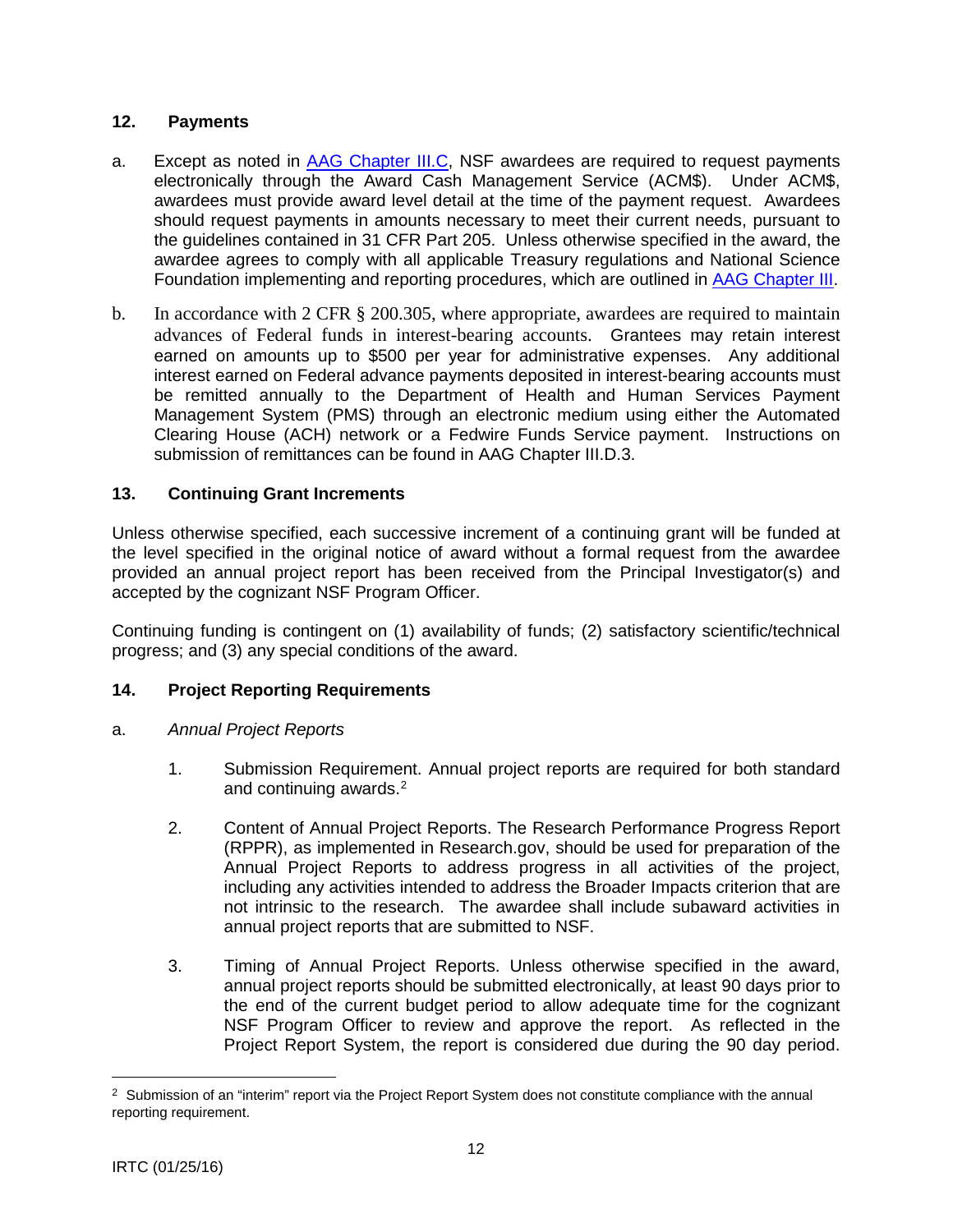<span id="page-12-0"></span>The report becomes overdue **the day after the 90 day period ends.** It should be noted that the final annual report serves as the project's final report and must be submitted in accordance with paragraph b below.

Failure to submit timely reports will delay NSF review and processing of pending proposals and processing of additional funding and administrative actions, including, but not limited to, no cost extensions for all identified PIs/PDs and co-PIs/co-PDs on a given award. In the case of continuing grants, failure to submit timely reports may delay processing of funding increments.

# b. *Final Project Report*

- 1. Submission Requirement. Unless otherwise specified in the award, the final project report should be submitted electronically no later than 120 days following the end of the award. As reflected in the Project Report System, the report is considered due during the 120 day period. The report becomes overdue **the day after the 120 day period ends**. Note, however, that standard grants made prior to January 25, 2016 retain the requirement to submit final project reports no later than 90 days following the end date of the grant.
- 2. Content of Final Project Report. The Research Performance Progress Report, as implemented in Research.gov, also should be used for preparation of the Final Project Report to address progress in all activities of the project, including any activities intended to address the Broader Impacts criterion t**h**at are not intrinsic to the research. The awardee shall include subaward activities in final project reports that are submitted to NSF.
- 3. Additional Requirements. The awardee also shall provide to the cognizant NSF Program Officer, no later than 120 days following the end date of the award, any unique reports or other end items specified in the award (e.g., special cost sharing reports), including any reporting requirements set forth in the applicable program solicitation referenced in the award as being directly related to either the award or the administration of the award.

# c*. Project Outcomes Report for the General Public*

No later than 120 days following the end of the award, a project outcomes report for the general public must be submitted electronically via Research.gov. This report serves as a brief summary, prepared specifically for the public, of the nature and outcomes of the project. This report will be posted electronically by NSF exactly as it is submitted. For information about the content of the report, see the [AAG Chapter II.D.3.](http://www.nsf.gov/pubs/policydocs/pappguide/nsf16001/aag_2.jsp#IID3) Note, however, that standard grants made prior to January 25, 2016 retain the requirement to submit project outcomes reports no later than 90 days following the end date of the grant.

# **15. Expenditure Reports**

**Article 15 establishes the requirement that awardees must submit final payment requests through the Award Cash Management Service no later than 120 days after the end date of the award. This requirement applies to all current awards and funding amendments to existing NSF awards, as well as to all new NSF awards.**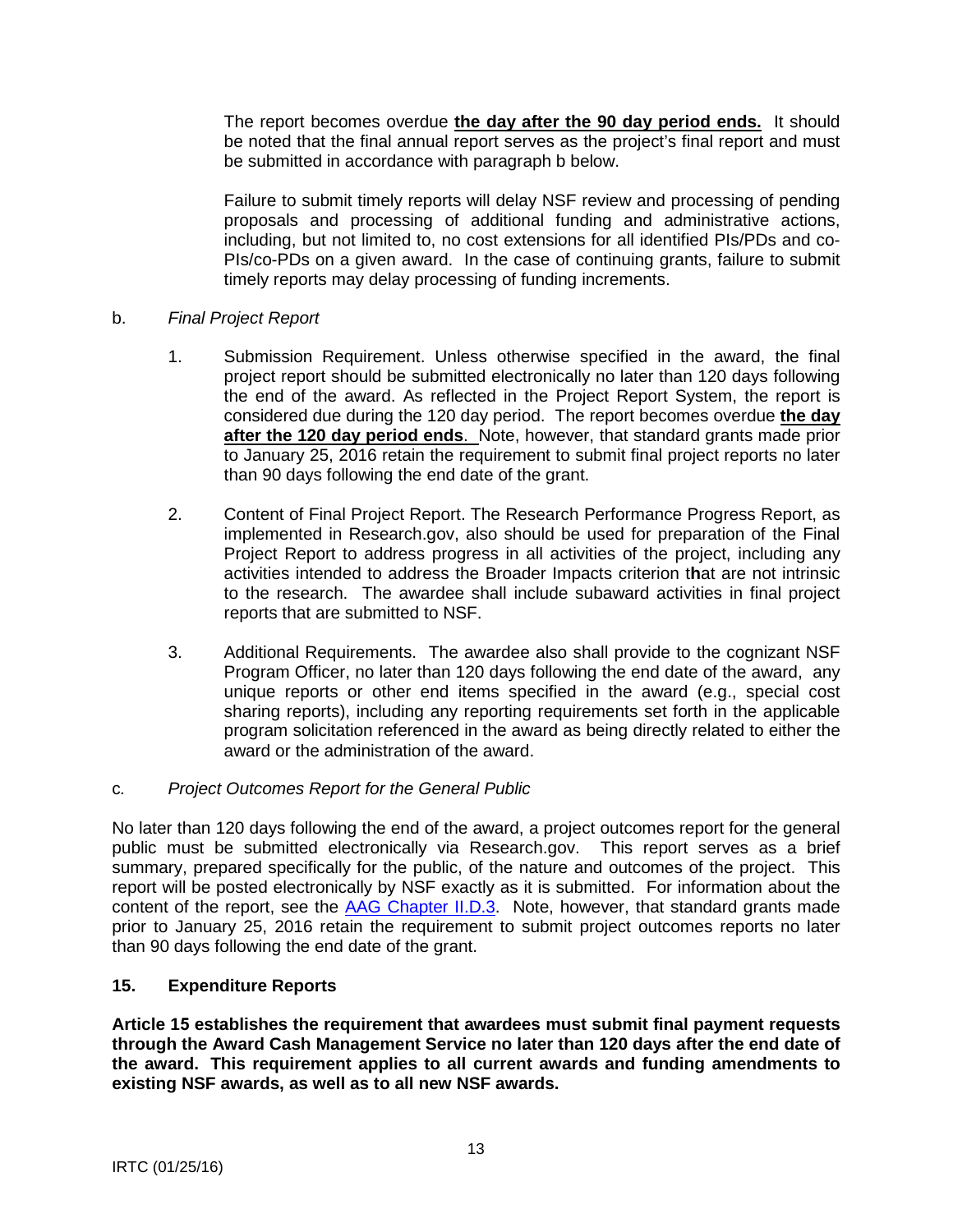<span id="page-13-0"></span>NSF uses the payment request entries in the Award Cash Management Service (ACM\$) to collect the final financial data for awards paid through that system. No additional interim or final financial reporting is required.

Awardees must submit final payment requests through ACM\$ **no later than 120 days** after the award end date. For instructions regarding final disbursement reporting, see the [AAG Chapter](http://www.nsf.gov/pubs/policydocs/pappguide/nsf15001/aag_3.jsp#IIIE)  [III.E.](http://www.nsf.gov/pubs/policydocs/pappguide/nsf15001/aag_3.jsp#IIIE)

# **16. Responsible Conduct of Research**

In accordance with Section 7009 of the America Creating Opportunities to Meaningfully Promote Excellence in Technology, Education, and Science (COMPETES) Act (42 USC 1862o–1) NSF requires that awardees must have a plan in place to provide appropriate training and oversight in the responsible and ethical conduct of research (RCR) to undergraduates, graduate students, and postdoctoral researchers who will be supported by NSF to conduct research. Training plans are subject to review, upon request.

Awardees must designate one or more persons to oversee compliance with the RCR training requirement. Awardees are responsible for verifying that undergraduate students, graduate students, and postdoctoral researchers supported by NSF to conduct research have received training in the responsible and ethical conduct of research, in accordance with the plan the awardee has put in place for their organization.

Awardees shall ensure that these RCR requirements flow down to all subrecipients, or are otherwise appropriately addressed in the subaward.

# **17. Reporting Subawards and Executive Compensation**

# **The URL referenced in b.2.(a) below has changed to: [https://www.sam.gov](https://www.sam.gov/)**.

In accordance with the Office of Management and Budget guidance published in the Federal Register (FR) September 14, 2010 on *Requirements for Federal Funding Accountability and Transparency Act Implementation*, grantees must comply with the following award term, contained in 75 FR 22705:

# a. *Reporting of first-tier subawards*

1. *Applicability*. Unless you are exempt as provided in paragraph d. of this award term, you must report each action that obligates \$25,000 or more in Federal funds that does not include Recovery funds (as defined in section 1512(a)(2) of the American Recovery and Reinvestment Act of 2009, Pub. L. 111-5) for a subaward to an entity (see definitions in paragraph e of this award term).

# 2. *Where and when to report*

(a) You must report each obligating action described in paragraph a.1.of this award term to [www.fsrs.gov.](http://www.fsrs.gov/)

(b) For subaward information, report no later than the end of the month following the month in which the obligation was made. (For example, if the obligation was made on November 7, 2010, the obligation must be reported by no later than December 31, 2010.)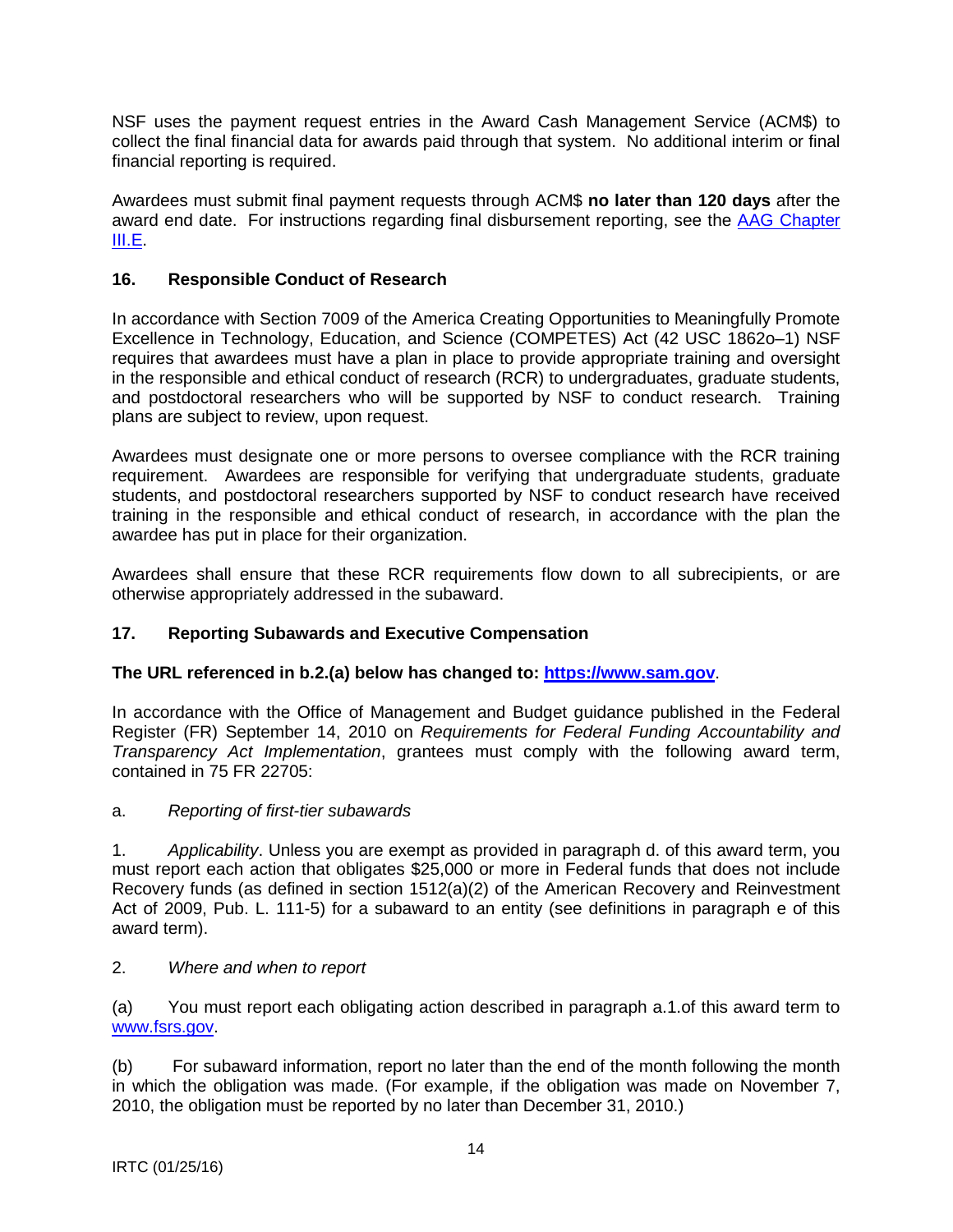*3. What to report*. You must report the information about each obligating action that the submission instructions posted at [www.fsrs.gov](http://www.fsrs.gov/) specify.

# b. *Reporting Total Compensation of Recipient Executives*

1. *Applicability and what to report*. You must report total compensation for each of your five most highly compensated executives for the preceding completed fiscal year, if:

(a) the total Federal funding authorized to date under this award is \$25,000 or more;

(b) in the preceding fiscal year, you received—

(i) 80 percent or more of your annual gross revenues from Federal procurement contracts (and subcontracts) and Federal financial assistance subject to the Transparency Act, as defined at 2 CFR 170.320 (and subawards); and

(ii) \$25,000,000 or more in annual gross revenues from Federal procurement contracts (and subcontracts) and Federal financial assistance subject to the Transparency Act, as defined at 2 CFR 170.320 (and subawards); and

(c) The public does not have access to information about the compensation of the executives through periodic reports filed under section 13(a) or 15(d) of the Securities Exchange Act of 1934 (15 U.S.C. 78m(a), 78o(d)) or section 6104 of the Internal Revenue Code of 1986. (To determine if the public has access to the compensation information, see the U.S. Security and Exchange Commission total compensation filings at http://www.sec.gov/answers/execomp.htm.)

2. *Where and when to report*. You must report executive total compensation described in paragraph b.1.of this award term:

(a) As part of your registration profile at [www.ccr.gov.](http://www.ccr.gov/)

(b) By the end of the month following the month in which this award is made, and annually thereafter.

c. *Reporting of Total Compensation of Subrecipient Executives*

1. *Applicability and what to report*. Unless you are exempt as provided in paragraph d. of this award term, for each first-tier subrecipient under this award, you shall report the names and total compensation of each of the subrecipient's five most highly compensated executives for the subrecipient's preceding completed fiscal year, if:

(a) in the subrecipient's preceding fiscal year, the subrecipient received—

(i) 80 percent or more of its annual gross revenues from Federal procurement contracts (and subcontracts) and Federal financial assistance subject to the Transparency Act, as defined at 2 CFR 170.320 (and subawards); and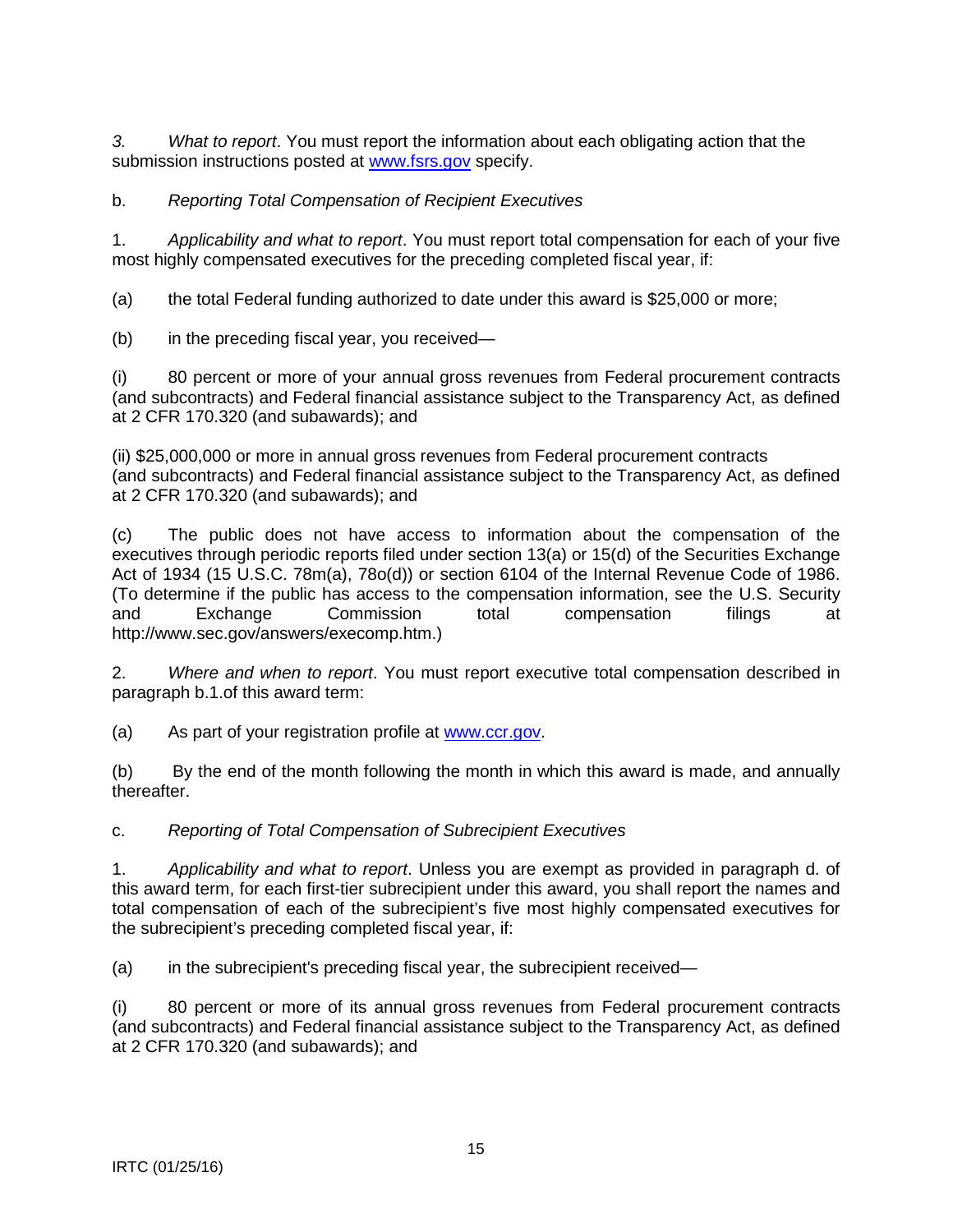(ii) \$25,000,000 or more in annual gross revenues from Federal procurement contracts (and subcontracts), and Federal financial assistance subject to the Transparency Act (and subawards); and

(b) The public does not have access to information about the compensation of the executives through periodic reports filed under section 13(a) or 15(d) of the Securities Exchange Act of 1934 (15 U.S.C. 78m(a), 78o(d)) or section 6104 of the Internal Revenue Code of 1986. (To determine if the public has access to the compensation information, see the U.S. Security and Exchange Commission total compensation filings at [http://www.sec.gov/answers/execomp.htm.](http://www.sec.gov/answers/execomp.htm))

2. *Where and when to report*. You must report subrecipient executive total compensation described in paragraph c.1.of this award term:

(a) To the recipient.

(b) By the end of the month following the month during which you make the subaward. For example, if a subaward is obligated on any date during the month of October of a given year (i.e., between October 1 and 31), you must report any required compensation information of the subrecipient by November 30 of that year.

#### d. *Exemptions*

If, in the previous tax year, you had gross income, from all sources, under \$300,000, you are exempt from the requirements to report:

1. subawards, and

2. the total compensation of the five most highly compensated executives of any subrecipient.

#### e. *Definitions*

For purposes of this award term:

- 1. Entity means all of the following, as defined in 2 CFR part 25:
- (a) A Governmental organization, which is a State, local government, or Indian tribe;
- (b) A foreign public entity;
- (c) A domestic or foreign nonprofit organization;
- (d) A domestic or foreign for-profit organization;

(e) A Federal agency, but only as a subrecipient under an award or subaward to a non-Federal entity.

2. Executive means officers, managing partners, or any other employees in management positions.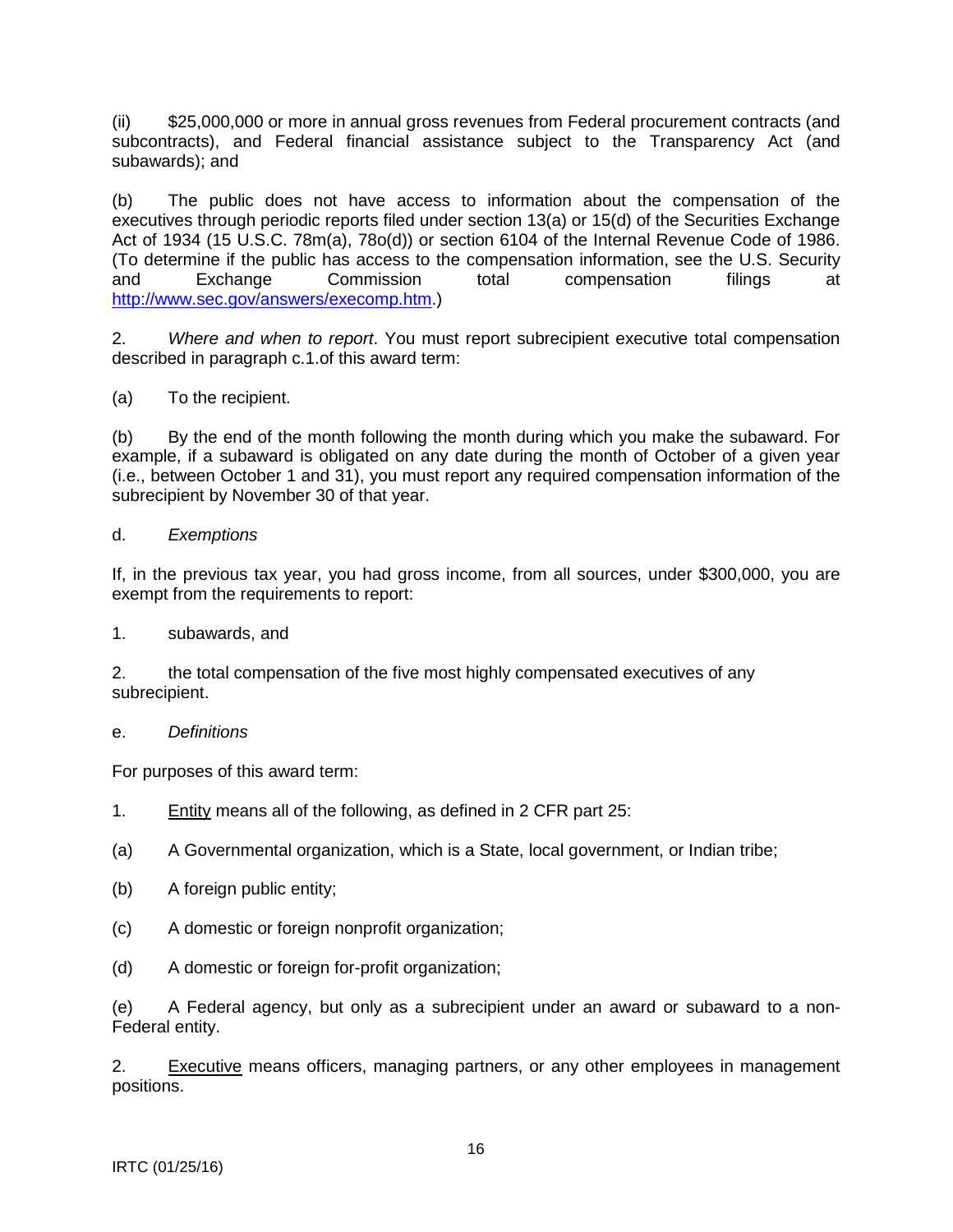# <span id="page-16-0"></span>3. Subaward:

(a) This term means a legal instrument to provide support for the performance of any portion of the substantive project or program for which you received this award and that you as the recipient award to an eligible subrecipient.

(b) The term does not include your procurement of property and services needed to carry out the project or program (for further explanation, see 2 CFR § 200.330).

(c) A subaward may be provided through any legal agreement, including an agreement that you or a subrecipient considers a contract.

4. Subrecipient means an entity that:

(a) Receives a subaward from you (the recipient) under this award; and

(b) Is accountable to you for the use of the Federal funds provided by the subaward.

5. Total compensation means the cash and noncash dollar value earned by the executive during the recipient's or subrecipient's preceding fiscal year and includes the following (for more information see 17 CFR 229.402(c)(2)):

(a) *Salary and bonus*.

(b) *Awards of stock, stock options, and stock appreciation rights*. Use the dollar amount recognized for financial statement reporting purposes with respect to the fiscal year in accordance with the Statement of Financial Accounting Standards No. 123 (Revised 2004) (FAS 123R), Shared Based Payments.

(c) *Earnings for services under non-equity incentive plans*. This does not include group life, health, hospitalization or medical reimbursement plans that do not discriminate in favor of executives, and are available generally to all salaried employees.

(d) *Change in pension value.* This is the change in present value of defined benefit and actuarial pension plans.

(e) *Above-market earnings on deferred compensation which is not tax-qualified*.

(f) Other compensation, if the aggregate value of all such other compensation (e.g. severance, termination payments, value of life insurance paid on behalf of the employee, perquisites or property) for the executive exceeds \$10,000.

# **18. System for Award Management and Universal Identifier Requirements**

**The Central Contractor Registration (CCR) has become the System for Award Management (SAM). The URL has changed to: [https://www.sam.gov.](https://www.sam.gov/) All requirements related to CCR mentioned in the Article below apply to and must be completed in SAM.**  In accordance with the Office of Management and Budget guidance published in the Federal Register (FR) September 14, 2010 on *Financial Assistance Use of Universal Identifier and Central Contractor Registration*, grantees must comply with the following award term, contained in 75 FR 22706: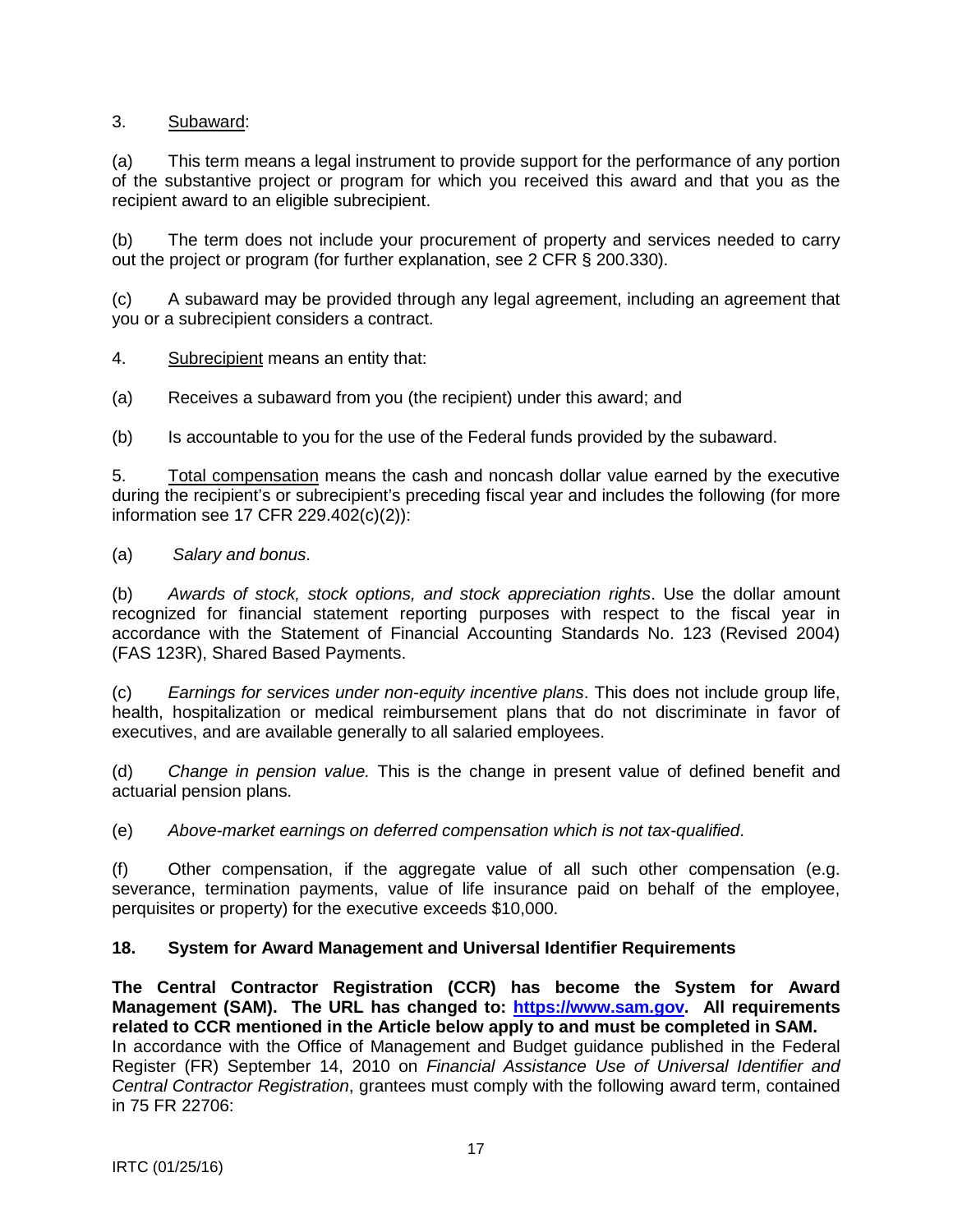a. *Requirement for Central Contractor Registration (CCR).* Unless you are exempted from this requirement under 2 CFR 25.110, you as the recipient must maintain the currency of your information in the CCR until you submit the final financial report required under this award or receive the final payment, whichever is later. This requires that you review and update the information at least annually after the initial registration, and more frequently if required by changes in your information or another award term.

b. *Requirement for Data Universal Numbering System (DUNS) numbers*. If you are authorized to make subawards under this award, you:

1. Must notify potential subrecipients that no entity (see definition in paragraph c. of this award term) may receive a subaward from you unless the entity has provided its DUNS number to you.

2. May not make a subaward to an entity unless the entity has provided its DUNS number to you.

c. *Definitions*. For purposes of this award term:

1. Central Contractor Registration (CCR) means the Federal repository into which an entity must provide information required for the conduct of business as a recipient. Additional information about registration procedures may be found at the CCR Internet site (currently at http://www.ccr.gov).

2. Data Universal Numbering System (DUNS) number means the nine-digit number established and assigned by Dun and Bradstreet, Inc. (D&B) to uniquely identify business entities. A DUNS number may be obtained from D&B by telephone (currently 866-705-5711) or the Internet (currently at http://fedgov.dnb.com/webform).

3. Entity, as it is used in this award term, means all of the following, as defined at 2 CFR part 25, subpart C:

(a) A Governmental organization, which is a State, local government, or Indian tribe;

- (b) A foreign public entity;
- (c) A domestic or foreign nonprofit organization;
- (d) A domestic or foreign for-profit organization; and

(e) A Federal agency, but only as a subrecipient under an award or subaward to a non-Federal entity.

# 4. Subaward:

(a) This term means a legal instrument to provide support for the performance of any portion of the substantive project or program for which you received this award and that you as the recipient award to an eligible subrecipient.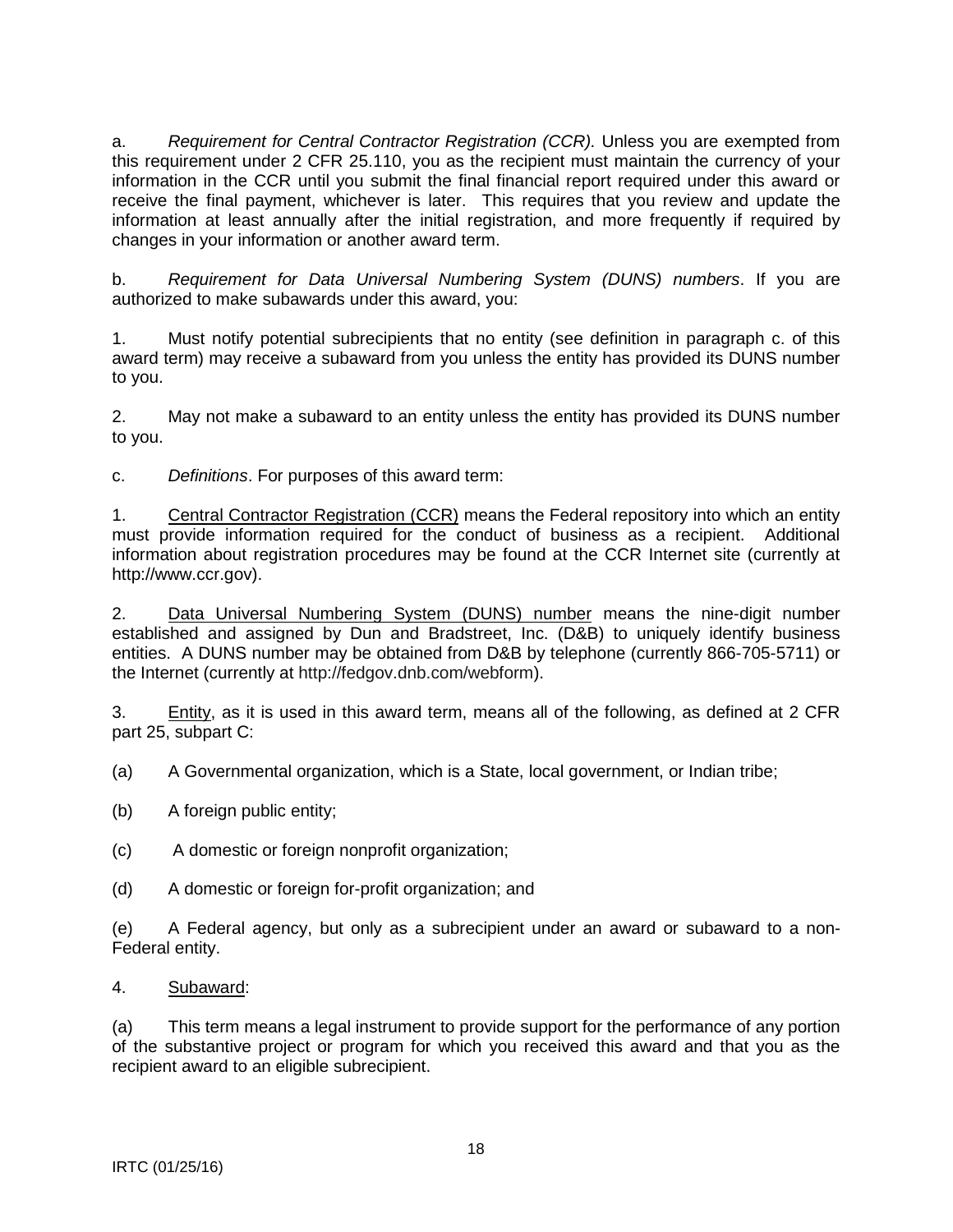<span id="page-18-0"></span>(b) The term does not include your procurement of property and services needed to carry out the project or program (for further explanation, see 2 CFR § 200.330).

(c) A subaward may be provided through any legal agreement, including an agreement that you consider a contract.

- 5. Subrecipient means an entity that:
- (a) Receives a subaward from you under this award; and
- (b) Is accountable to you for the use of the Federal funds provided by the subaward.

### **19. Information Collection**

Information collection activities performed under this award are the responsibility of the awardee, and NSF support of the project does not constitute NSF approval of the survey design, questionnaire content or information collection procedures. The awardee shall not represent to respondents that such information is being collected for or in association with the National Science Foundation or any other US Government agency without the specific written approval of such information collection plan or device by NSF. However, this requirement is not intended to preclude mention of NSF support of the project in response to an inquiry or acknowledgment of such support in any publication of this information.

### **20. Copyrighted Material**

- a. Subject writing means any material that:
	- 1. is or may be copyrighted under [Title 17 of the USC;](http://www.copyright.gov/title17/) and
	- 2. is produced by the awardee or its employees in the performance of work under this award.

Subject writings include such items as reports, books, journal articles, software, databases, sound recordings, videotapes, and videodiscs.

### b. *Copyright Ownership, US Government License*

Except as otherwise specified in the award or by this paragraph, the awardee may own or permit others to own copyright in all subject writings. The awardee agrees that if it or anyone else does own copyright in a subject writing, the US government will have a nonexclusive, nontransferable, irrevocable, royalty-free license to exercise or have exercised for or on behalf of the US throughout the world all the exclusive rights provided by copyright. Such license, however, will not include the right to sell copies or phonorecords of the copyrighted works to the public.

#### c. *Awards Affected by International Agreements*

If the award indicates it is subject to an identified international agreement or treaty, NSF can direct the awardee to convey to any foreign participant or otherwise dispose of such rights to subject writings as are required to comply with that agreement or treaty.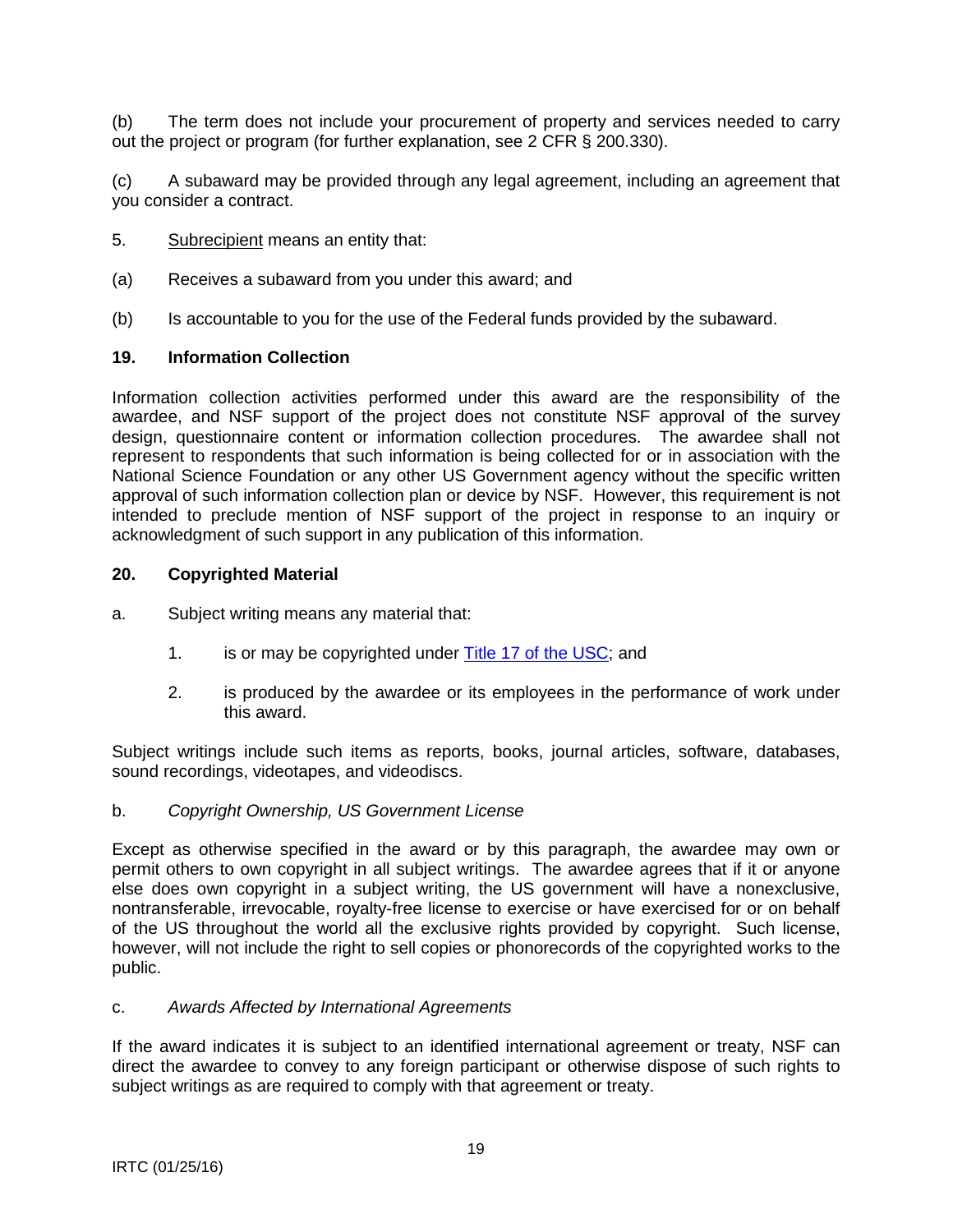# <span id="page-19-0"></span>d. *Awardee Action to Protect US Government Interests*

The awardee agrees to acquire, through written agreement or an employment relationship, the ability to comply with the requirements of the preceding paragraphs and, in particular, to acquire the ability to convey rights in a subject writing to a foreign participant if directed by NSF under the previous paragraph. The awardee further agrees that any transfer of copyright or any other rights to a subject writing, by it or anyone whom it has allowed to own such rights, will be made subject to the requirements of this article.

# **21. Public Access to Copyrighted Material**

**NSF's Public Access Policy applies to awards, funded in whole or in part, as a result of proposals submitted, or due, on or after January 25, 2016. NSF's Public Access Policy may be viewed at** [http://www.nsf.gov/news/special\\_reports/public\\_access/](http://www.nsf.gov/news/special_reports/public_access/)**.**

NSF's policy on public access to copyrighted material (Public Access Policy) reflects the Foundation's commitment to making certain that, to the extent possible, the American public, industry and the scientific community have access to the results of federally funded scientific research. Pursuant to this policy, awardees must ensure that all articles in peer-reviewed scholarly journals and papers in juried conference proceedings:

- are deposited in a public access compliant repository (as identified in the Public Access Policy);
- are available for download, reading, and analysis within 12 months of publication;
- possess a minimum set of machine-readable metadata elements as described in the Public Access Policy;
- are reported in annual and final reports with a persistent identifier.

Either the final printed version or the final peer-reviewed manuscript is acceptable for deposit.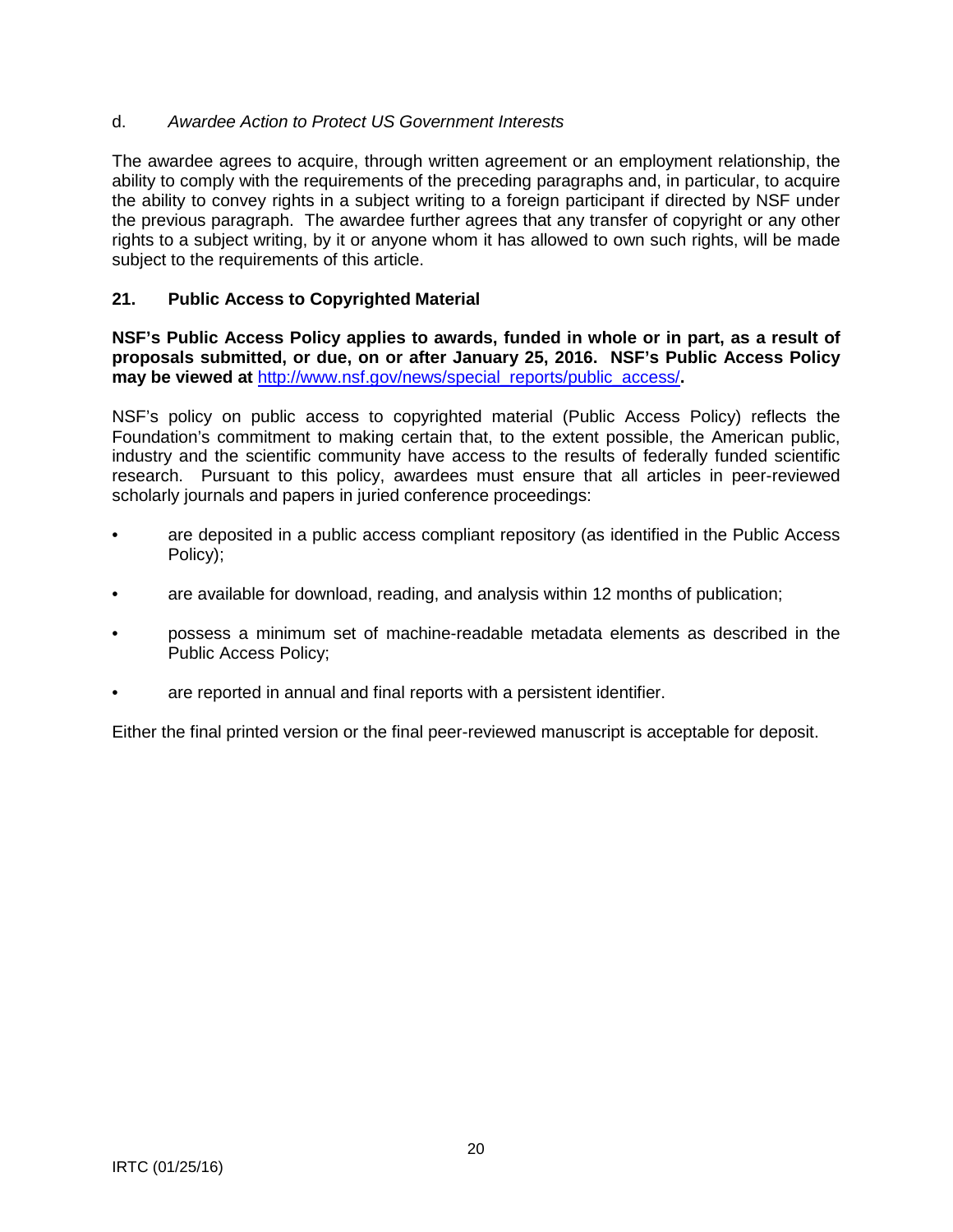# <span id="page-20-0"></span>**22. Program Income**

# a. *Definition*

The following provisions implement applicable portions of 2 CFR § 200.307. Program income means gross income earned by the awardee that is directly generated by a supported activity or earned as a result of the award during the period of performance. Program income includes, but is not limited to, income from fees for services performed, the use of rental or real or personal property acquired under the award, the sale of commodities or items fabricated under the award, license fees and royalties on patents and copyrights, and principal and interest on loans made with award funds. Interest earned on advances of Federal funds is not program income. Except as otherwise provided in Federal statutes, regulations, or the terms and conditions of the award, program income does not include rebates, credits, discounts, and interest earned on any of them. Note that registration fees collected under NSF-supported conferences are considered program income.

# b. *NSF Policy*

# 1. *Standard Treatment*

Unless otherwise specified in the award, program income received or accruing to the awardee during the period of the award is to be retained by the awardee, added to the funds committed to the project by NSF, and thus used to further project objectives. The awardee has no obligation to NSF with respect to program income received beyond the period of the award. The awardee also shall have no obligation to NSF with respect to program income earned from license fees and royalties for copyrighted material, patents, patent applications, trademarks, and inventions produced under an award (see [AAG Chapter III.D.4\)](http://www.nsf.gov/pubs/policydocs/pappguide/nsf16001/aag_3.jsp#IIID4). However, Patent and Trademark Amendments (35 USC 18) shall apply to inventions made under an award. See also FAQ 200.307.1 of the *[Frequently Asked Questions for The Office of Management and Budget's](https://cfo.gov/wp-content/uploads/2015/09/9.9.15-Frequently-Asked-Questions.pdf)  [Uniform Administrative Requirements, Cost Principles, and Audit Requirements for Federal](https://cfo.gov/wp-content/uploads/2015/09/9.9.15-Frequently-Asked-Questions.pdf)  [Awards at 2 CFR § 200](https://cfo.gov/wp-content/uploads/2015/09/9.9.15-Frequently-Asked-Questions.pdf)* regarding Fees and Royalties and Bayh-Dole.

Efforts should be made to avoid having unexpended program income remaining at the end of the award. Program income earned during the project period should be expended prior to requesting reimbursement against the award. In the event an awardee has unexpended program income remaining at the end of the award, it must be remitted to NSF by crediting costs otherwise chargeable against the award. If it is not possible to record the credit via ACM\$, the excess program income must be remitted to NSF electronically or by check payable to the National Science Foundation.

# *2. Special Treatment*

In exceptional circumstances, NSF may approve use of a special award provision to restrict or eliminate an awardee's control of income earned through NSF-supported activities if it determines that this would best serve the purposes of a particular program or award. The special provisions may require treatment of the program income via use of the deductive method, the Federal share of program income be kept in a separate account, or reported on and/or remitted for such periods as may be reasonable under the circumstances.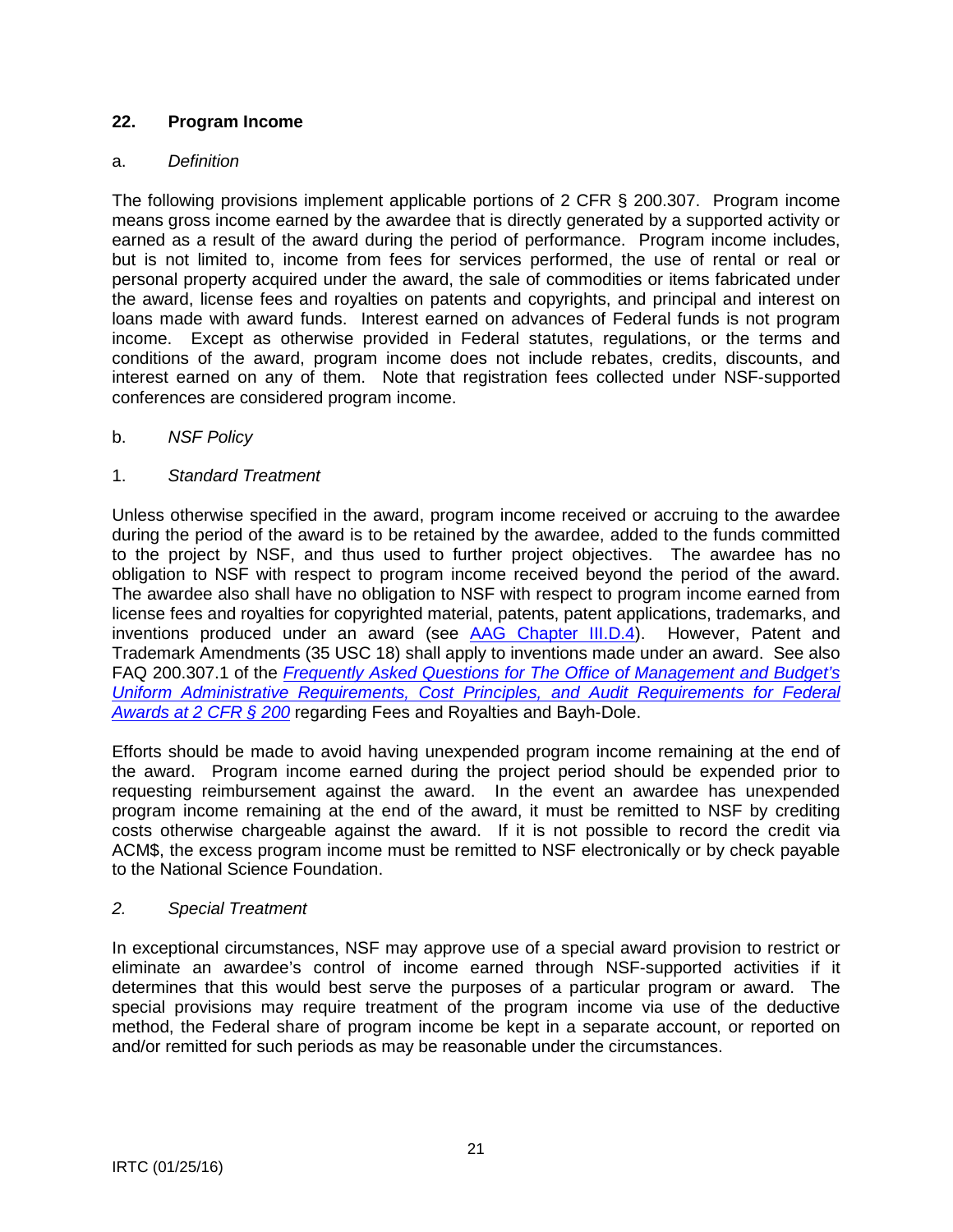<span id="page-21-0"></span>If, in accordance with the award terms and conditions program income is designated for deductive treatment, it must be remitted to NSF by crediting costs otherwise chargeable against the award. Program Income in excess of the award will be remitted to NSF electronically or by check payable to the National Science Foundation.

### c. *Records Retention*

The awardee is required to retain appropriate financial and other records relating to project income earned during the award period of performance and for three years beyond the date of submission of the final financial disbursements in ACM\$. For instructions regarding final disbursement reporting, see AAG Chapter III.E.

### d. *Reporting Requirements*

On an annual basis, awardees are required to submit a Program Income Reporting Worksheet to NSF in order to report program income earned/expended for any of their awards during the previous twelve months or to validate that they did not earn/expend program income for any of their awards during the applicable period. The Program Income Reporting Worksheet utilizes the standard OMB-approved government-wide data elements from the Program Income section of the Federal Financial Report (SF 425) and is due 45 days after the end of the Federal Fiscal Year. The Program Income Reporting Worksheet and related instructions are available through Research.gov [\(http://research.gov/programincome\)](http://research.gov/programincome).

Failure to report program income or to validate that no program income was earned or expended could result in suspension of future award payments.

#### **23. Publications**

#### a*. Acknowledgment of Support*

The awardee is responsible for assuring that an acknowledgment of NSF support:

1. is made in any publication (including World Wide Web sites) of any material based on or developed under this project, in the following terms:

> "This material is based upon work supported by the National Science Foundation under Award No. (NSF award number)."

2. is orally acknowledged during all news media interviews, including popular media such as radio, television and news magazines.

# b. *News Releases*

The awardee is strongly encouraged to consult with and notify the cognizant NSF Program Officer or his/her designee prior to issuing news releases concerning NSFsupported activities.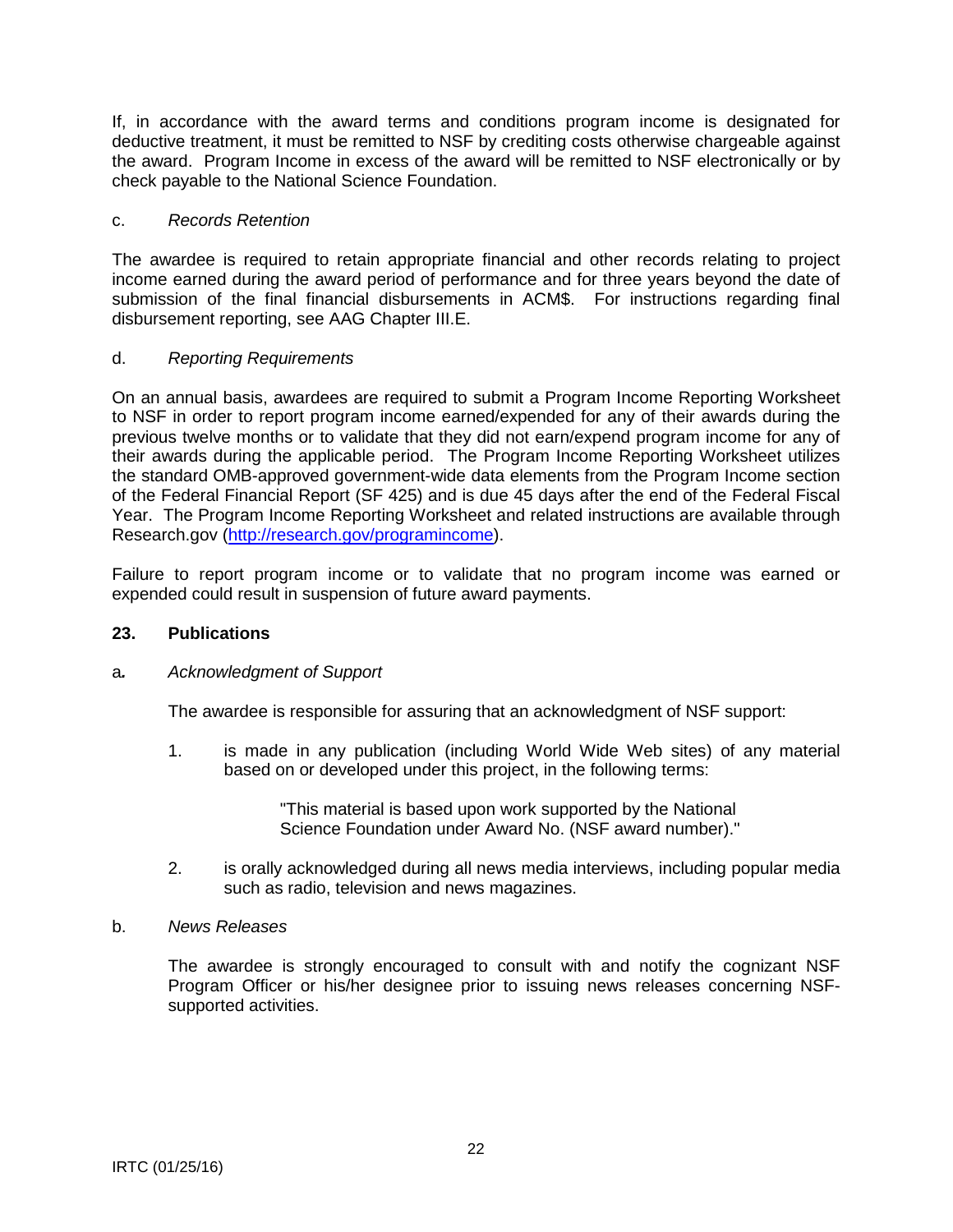#### <span id="page-22-0"></span>c. *Disclaimer*

The awardee is responsible for assuring that every publication of material (including World Wide Web pages) based on or developed under this award, except scientific articles or papers appearing in scientific, technical or professional journals, contains the following disclaimer:

"Any opinions, findings, and conclusions or recommendations expressed in this material are those of the author(s) and do not necessarily reflect the views of the National Science Foundation."

#### d. *Copies for NSF*

The awardee is responsible for assuring that the cognizant NSF Program Officer is provided access to, either electronically or in paper form, a copy of every publication of material based on or developed under this award, clearly labeled with the award number and other appropriate identifying information, promptly after publication.

#### e. *Metric System*

The Metric Conversion Act of 1975 (15 USC §§ 205a-k) and E.O. 12770 (3 CFR § 1991 comp.) encourage Federal agencies to use the Metric System in procurement, grants and other business-related activities. All reports and publications resulting from this NSF award are encouraged to use the metric system of measurements.

#### **24. Patent Rights**

Unless otherwise provided in the award, if this award is for experimental, developmental, or research work, the clause found in the NSF AAG at: http://www.nsf.gov/pubs/policydocs/pappguide/nsf16001/aag 6.jsp#VID1 (implementing the Bayh-Dole Act, [35 USC 200 et seq.]) applies. The awardee will include that clause in all subawards for experimental, developmental, or research activities.

# **25. Cost Sharing and Cost Sharing Records**

#### a. *General*

- 1. The awardee must cost share in accordance with any amount specified on Line M of the award budget. Cost sharing participation in other projects may not be counted towards meeting the specific cost sharing requirements of the award, and must come from nonfederal sources.
- 2. Should the awardee become aware that it may be unable to provide the cost sharing amount identified on Line M of the NSF award budget, it must: a) immediately provide written notification to the cognizant NSF Grants and Agreements Officer of the situation; and b) indicate steps it plans to take to secure replacement cost sharing; or c) indicate the plans it has to either continue or phase out the project in the absence of the approved level of cost sharing.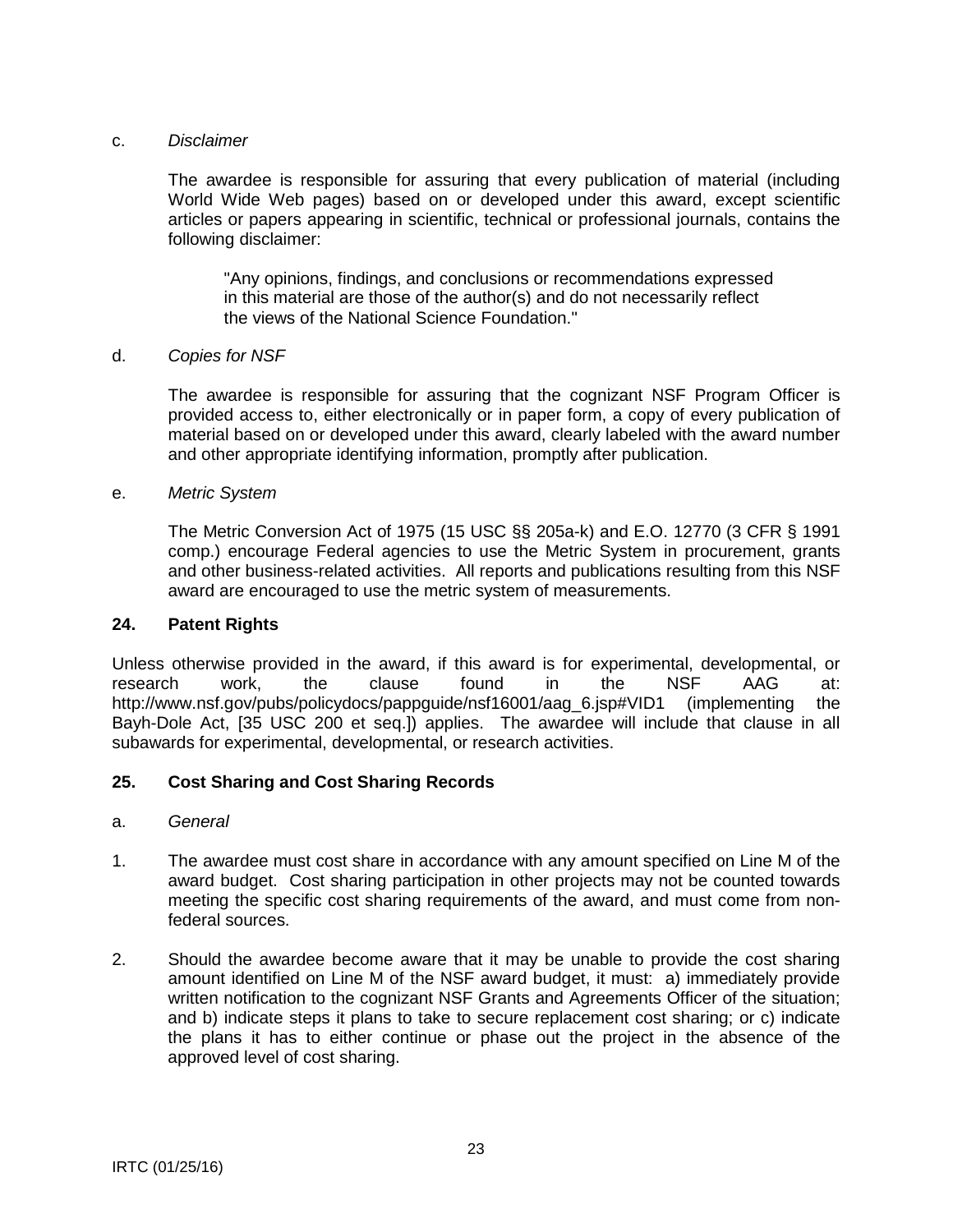- <span id="page-23-0"></span>3. Should NSF agree to the organization's proposed plans, the cognizant NSF Grants and Agreements Officer will modify the award accordingly, including, if appropriate, reducing the amount of NSF support. Should the organization's plans be unacceptable to NSF, the award may be subject to termination. NSF modifications to proposed cost sharing revisions are made on a case-by-case basis.
- 4. Failure by the organization to notify NSF, in accordance with paragraph 2. above, may result in the following: disallowance of some or all of the costs charged to the award; the subsequent recovery by NSF of some or all of the NSF funds provided under the award; possible termination of the award; and violation of the terms of the award so serious as to constitute grounds for subsequent suspension or debarment.

# b. *Cost Sharing Records*

The awardee must maintain records of all project costs that are claimed by the awardee as cost sharing as well as records of costs to be paid by the Government. Such records are subject to audit. Acceptable forms of cost sharing contributions are those that meet the criteria identified in 2 CFR § 200.306. Unless otherwise specified in the award, approval is given to include unrecovered indirect costs (also known as facilities and administrative costs for colleges and universities) as part of cost sharing or matching contributions. If the awardee's cost participation includes in-kind contributions, the basis for determining the valuation for volunteer services and donated property must be documented.

# c. *Cost Sharing Reports*

The amount of mandatory cost sharing must be documented (on an annual and final basis), certified by the Authorized Organizational Representative, and reported to the cognizant NSF Program Officer via use of NSF's electronic systems. Such notifications must be submitted no later than 90 days prior to the end of the current budget period to meet the annual notification requirement, and no later than 120 days following the end date of the award to meet the final notification requirement. The cost share notification is considered due during the 90 or 120 day period respectively. The notification becomes overdue **the day after the respective 90 or 120 day period ends.** Note, however, that standard awards made prior to January 25, 2016 retain the requirement to submit final cost sharing reports no later than 90 days following the end date of the award.

# **26. Audit and Records**

- a. Financial records, supporting documents, statistical records, and other records pertinent to this award shall be retained by the awardee for a period of three years from submission of the Final Project Report specified in Article 14b.
- 1. Records that relate to audits, appeals, litigation or the settlement of claims arising out of the performance of the project shall be retained until final disposition of such audits, appeals, litigation or claims has been reached.
- 2. Records relating to projects subject to special project income provisions shall be retained until three years from the end of the awardee's fiscal year in which the award requirement for reporting income expires.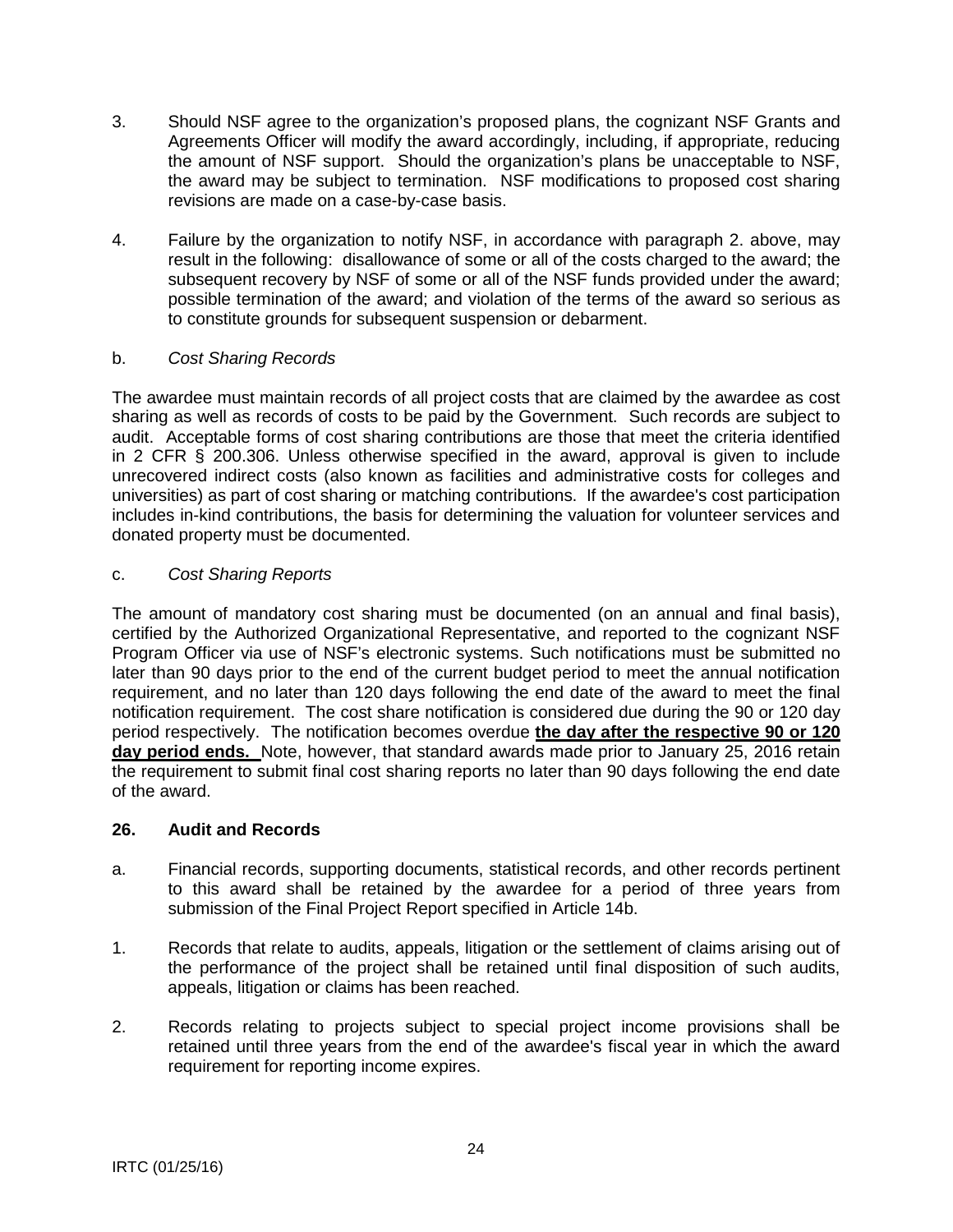- <span id="page-24-0"></span>b. Unless court action or audit proceedings have been initiated, the awardee may substitute electronic copies of original records.
- c. The Director of the National Science Foundation and the Comptroller General of the US, or any of their duly authorized representatives, shall have access to any pertinent books, documents, papers and records of the awardee organization and of the performing organization, if different, to make audits, examinations, excerpts and transcripts. Further, any negotiated contract in excess of the simplified acquisition threshold (currently \$150,000) made by the awardee shall include a provision to the effect that the awardee, the Director of the National Science Foundation, the Comptroller General of the US, or any of their duly authorized representatives shall have access to pertinent records for similar purposes.
- d. In order to avoid duplicate record keeping, NSF may make special arrangements with the awardee to retain any records that are needed for joint use. NSF may request transfer to its custody of records not needed by the awardee when it determines that the records possess long-term retention value. When the records are transferred to or maintained by NSF the three-year retention requirement is not applicable to the awardee. In the rare event that this provision is exercised, NSF will negotiate a mutually agreeable arrangement with the awardee regarding reimbursement of costs.

### **27. Site Visits**

NSF, through authorized representatives, has the right, at all reasonable times, to make site visits to review project accomplishments and management control systems and to provide such technical assistance as may be required. If any site visit is made by NSF on the premises of the awardee or a subrecipient under an award, the awardee shall provide and shall require its subrecipients to provide all reasonable facilities and assistance for the safety and convenience of the US Government representatives in the performance of their duties. All site visits and evaluations shall be performed in such a manner that will not unduly delay the work.

#### **28. Suspension or Termination**

- a. Any suspension or termination action taken by NSF must be issued by an NSF Grants and Agreements Officer and will be in accordance with this article and [AAG Chapter](http://www.nsf.gov/pubs/policydocs/pappguide/nsf16001/aag_7.jsp#VIIA)  [VII.A.](http://www.nsf.gov/pubs/policydocs/pappguide/nsf16001/aag_7.jsp#VIIA)
- b. The award may be suspended or terminated in whole or in part in any of the following situations by:
	- 1. NSF when the awardee fails to comply with the terms and conditions of the award;
	- 2. NSF when the Foundation has cause;
	- 3. NSF when ordered by the Deputy Director under NSF's Regulation on Research Misconduct [45 CFR Part 689];
	- 4. mutual agreement of NSF and the awardee; or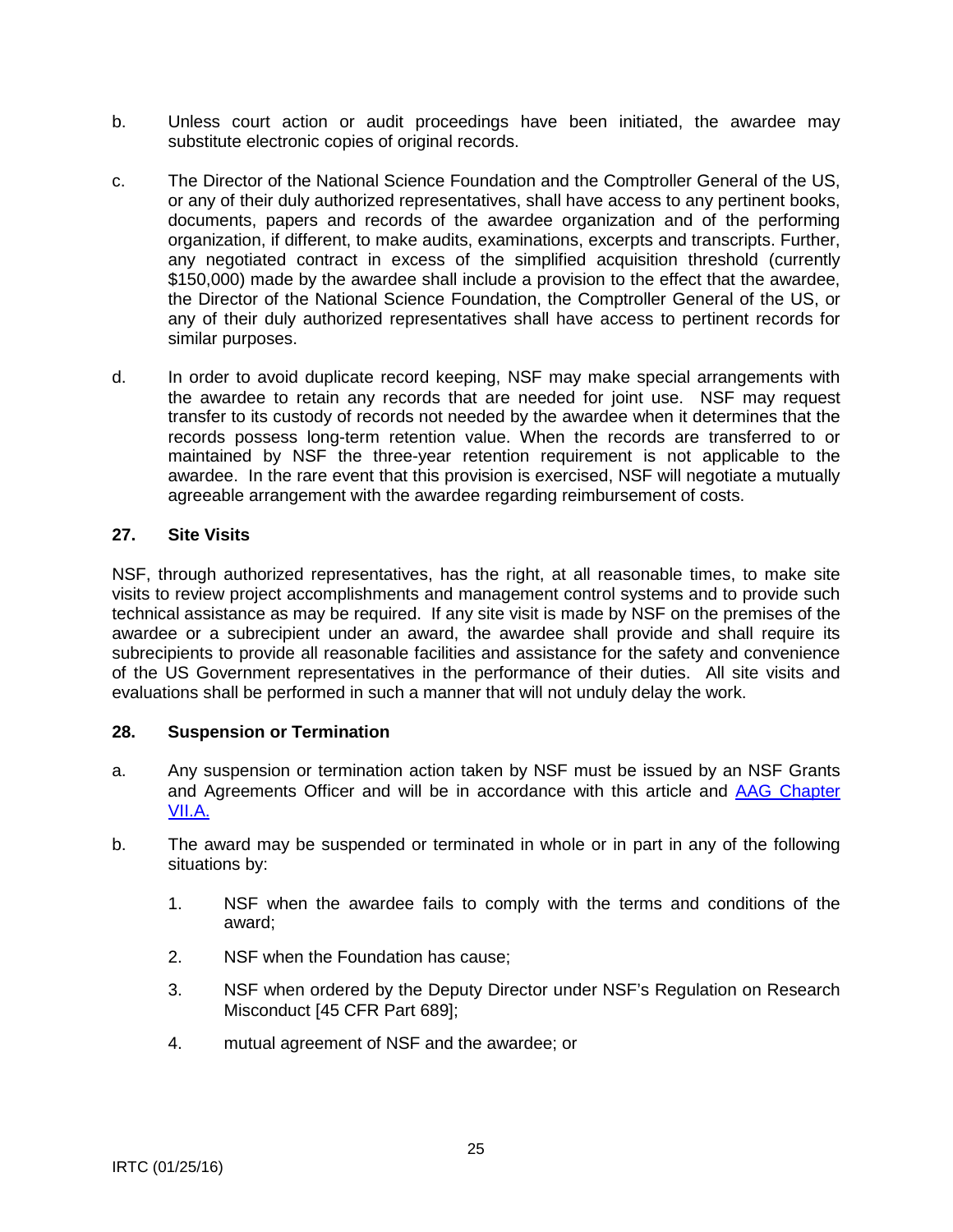- <span id="page-25-0"></span>5. the awardee on written notice to NSF setting forth the reasons for such action, the effective date, and, in the case of partial termination, the portion to be terminated or suspended (with the understanding that if NSF determines that the unterminated portion will not accomplish the purposes of the award, it may suspend or terminate the entire award).
- c. Normally, action by NSF to suspend or terminate an award will be taken only after the awardee has been informed by NSF of any deficiency on its part and given an opportunity to correct it; but NSF may immediately suspend or terminate the award without notice when it believes such action is reasonable to protect the interests of the Government.
- d. No costs incurred during a suspension period or after the effective date of a termination will be allowable, except those costs which, in the opinion of NSF, the awardee could not reasonably avoid or eliminate, or which were otherwise authorized by the suspension or termination notice, provided such costs would otherwise be allowable under the terms of the award and the governing cost principles.
- e. Within 30 days of the termination date, the awardee will furnish a summary of progress under the award and an itemized accounting of costs incurred prior to the termination date or pursuant to d, above. Final allowable costs under a termination settlement shall be in accordance with the terms of the award, including this article, and the governing cost principles, giving due consideration to the progress under the award. In no event will the total of NSF payments under a terminated award exceed the award amount, or the NSF pro rata share of the total project costs when cost sharing was anticipated, whichever is less.
- f. When an NSF award is terminated or partially terminated, both NSF and the awardee remain responsible for compliance with the requirements in 2 CFR §§ 200.343 Closeout and 200.344 Post-closeout adjustments and continuing responsibilities.
- g. A notice of termination other than by mutual agreement and/or the final settlement amount may be subject to review pursuant to Article 29.
- h. NSF will report award terminations to the Office of Management and Budget designated integrity and performance system in accordance with Federal regulation, but only after the awardee has had an opportunity to exhaust the review procedures contained in [AAG](http://www.nsf.gov/pubs/policydocs/pappguide/nsf16001/aag_7.jsp#VIIB)  [Chapter VII.B.](http://www.nsf.gov/pubs/policydocs/pappguide/nsf16001/aag_7.jsp#VIIB)

# **29. Termination Review Procedure**

- a. A request for review of a notice of termination or settlement should be addressed to the Division Director, Division of Grants and Agreements, National Science Foundation, 4201 Wilson Blvd., Arlington, VA, 22230. It must be postmarked no later than 30 days after the date of the letter notifying the awardee of the termination or settlement.
- b. The request for review must contain a full statement of the awardee's position and the pertinent facts and reasons in support of such position.
- c. Review of a notice of termination or settlement will be conducted in accordance with [AAG Chapter VII.B.3.](http://www.nsf.gov/pubs/policydocs/pappguide/nsf16001/aag_7.jsp#VIIB3)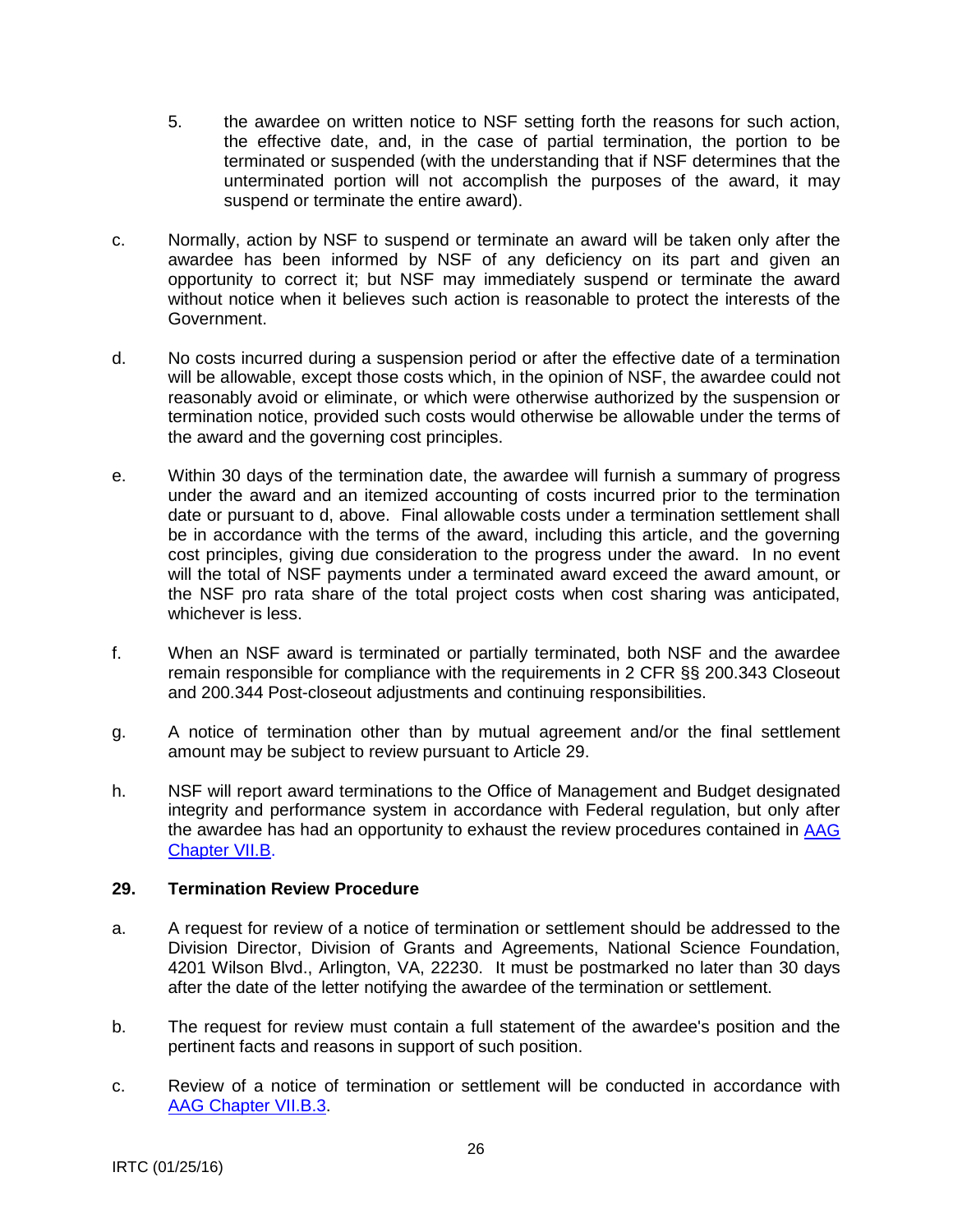<span id="page-26-0"></span>d. Pending resolution of the request for review, the notice of termination shall remain in effect.

### **30. Human Research Subjects**

The awardee is responsible for the protection of the rights and welfare of any human subjects involved in research, development and related activities supported by this award. The awardee agrees to comply with the NSF regulation, entitled, "Protection of Human Subjects [45 CFR 690]."

### **31. Life Sciences Dual Use Research of Concern (DURC)**

This Article applies to all research, for which NSF award funds may be used, that potentially falls within the scope of the *US Government Policy for Institutional Oversight of Life Sciences Dual Use Research of Concern* [\(http://www.phe.gov/s3/dualuse/Pages/default.aspx\)](http://www.phe.gov/s3/dualuse/Pages/default.aspx) as published in September 2014, hereafter referred to as the "Policy". See also AAG Chapter VI.B.5.

Awardees are responsible for monitoring the research progress and for implementation of all appropriate biosafety and biosecurity risk mitigation measures including compliance with all applicable laws and regulations related to that implementation, including the Policy specified<br>above. (See also http://osp.od.nih.gov/office-biotechnology-activities/biosecurity/dual-use(See also [http://osp.od.nih.gov/office-biotechnology-activities/biosecurity/dual-use](http://osp.od.nih.gov/office-biotechnology-activities/biosecurity/dual-use-research-concern)[research-concern](http://osp.od.nih.gov/office-biotechnology-activities/biosecurity/dual-use-research-concern) for Frequently Asked Questions, case studies, and other educational materials on DURC.)

#### **32. Animal Welfare**

Awards involving the care or use of vertebrate animals shall comply will all applicable laws in the foreign country where the activities will be conducted and the [International Guiding](http://grants.nih.gov/grants/olaw/Guiding_Principles_2012.pdf)  [Principles for Biomedical Research Involving Animals](http://grants.nih.gov/grants/olaw/Guiding_Principles_2012.pdf) will be followed.

#### **33. Trafficking in Persons**

Awardees shall comply with the Trafficking Victims Protection Act of 2000 (22 USC 7104(g)) as implemented by [2 CFR 175.](http://www.ecfr.gov/cgi-bin/text-idx?tpl=/ecfrbrowse/Title02/2cfr175_main_02.tpl)

# **34. Research Involving Recombinant or Synthetic Nucleic Acid Molecules Outside the US**

If this award supports research involving recombinant or synthetic nucleic acid molecules that is performed outside of the US using funds provided by NSF for transportation, salaries or direct research expenses, the awardee agrees to comply with the Guidelines for Research Involving Recombinant or Synthetic Nucleic Acid Molecules (NIH Guidelines) [\(http://oba.od.nih.gov/rdna/nih\\_guidelines\\_oba.html](http://oba.od.nih.gov/rdna/nih_guidelines_oba.htm)) including the procedural requirements and any subsequent revisions as they are published in the Federal Register or host country standards. If the research is to be carried out in a country that has adopted guidelines comparable to those of the US, a document with information and endorsements assuring compliance to the host organization standards must be submitted to the cognizant NSF Program Officer.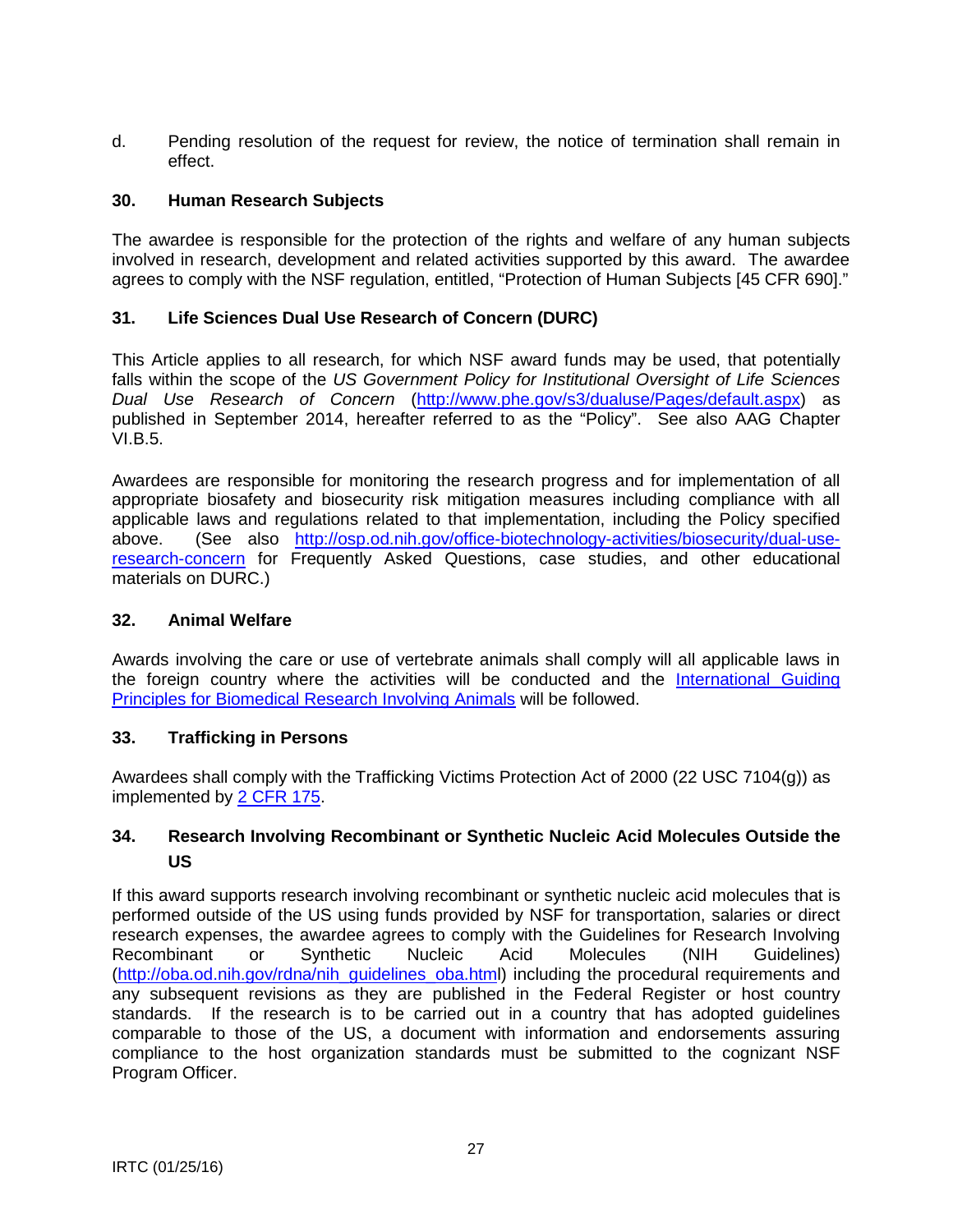<span id="page-27-0"></span>NSF funds may not be used to carry out research using recombinant or synthetic nucleic acid molecules research in a country that has not adopted national guidelines unless the research is in full compliance with the Guidelines and the procedures required for NSF-supported research within the US. Further information on research awards that involve recombinant or synthetic nucleic acid molecules can be found in the [AAG Chapter VI.B.2.](http://www.nsf.gov/pubs/policydocs/pappguide/nsf16001/aag_6.jsp#VIB2)

# **35. Whistleblower Protection**

Awardees are notified of the applicability of 41 USC § 4712, as amended by P.L. 112-239, providing protection for whistleblowers.

# **36. Resolution of Conflicting Conditions**

Should there be any inconsistency between any special conditions contained in the award and these International Research Terms and Conditions, the special conditions in the award shall control.

Should there be any inconsistency between these International Research Terms and Conditions, any special conditions contained in the award, and any NSF solicitations cited or included by reference in the award, the matter should be referred to the cognizant NSF Grants and Agreements Officer for guidance.

# **OTHER CONSIDERATIONS**

# **37. Liability**

NSF cannot assume any liability for accidents, bodily injury, illness, breach of contract, any other damages or loss, or any claims arising out of any activities undertaken pursuant to the award, whether with respect to persons or property of the awardee or third parties. The awardee institution is advised to insure or otherwise protect itself or others, as it may deem desirable.

# **38. Sharing of Findings, Data, and Other Research Products**

- a. NSF expects significant findings from research and education activities it supports to be promptly submitted for publication, with authorship that accurately reflects the contributions of those involved. It expects investigators to share with other researchers, at no more than incremental cost and within a reasonable time, the data, samples, physical collections and other supporting materials created or gathered in the course of the work. It also encourages awardees to share software and inventions or otherwise act to make the innovations they embody widely useful and usable.
- b. Adjustments and, where essential, exceptions may be allowed to safeguard the rights of individuals and subjects, the validity of results, or the integrity of collections or to accommodate legitimate interests of investigators.